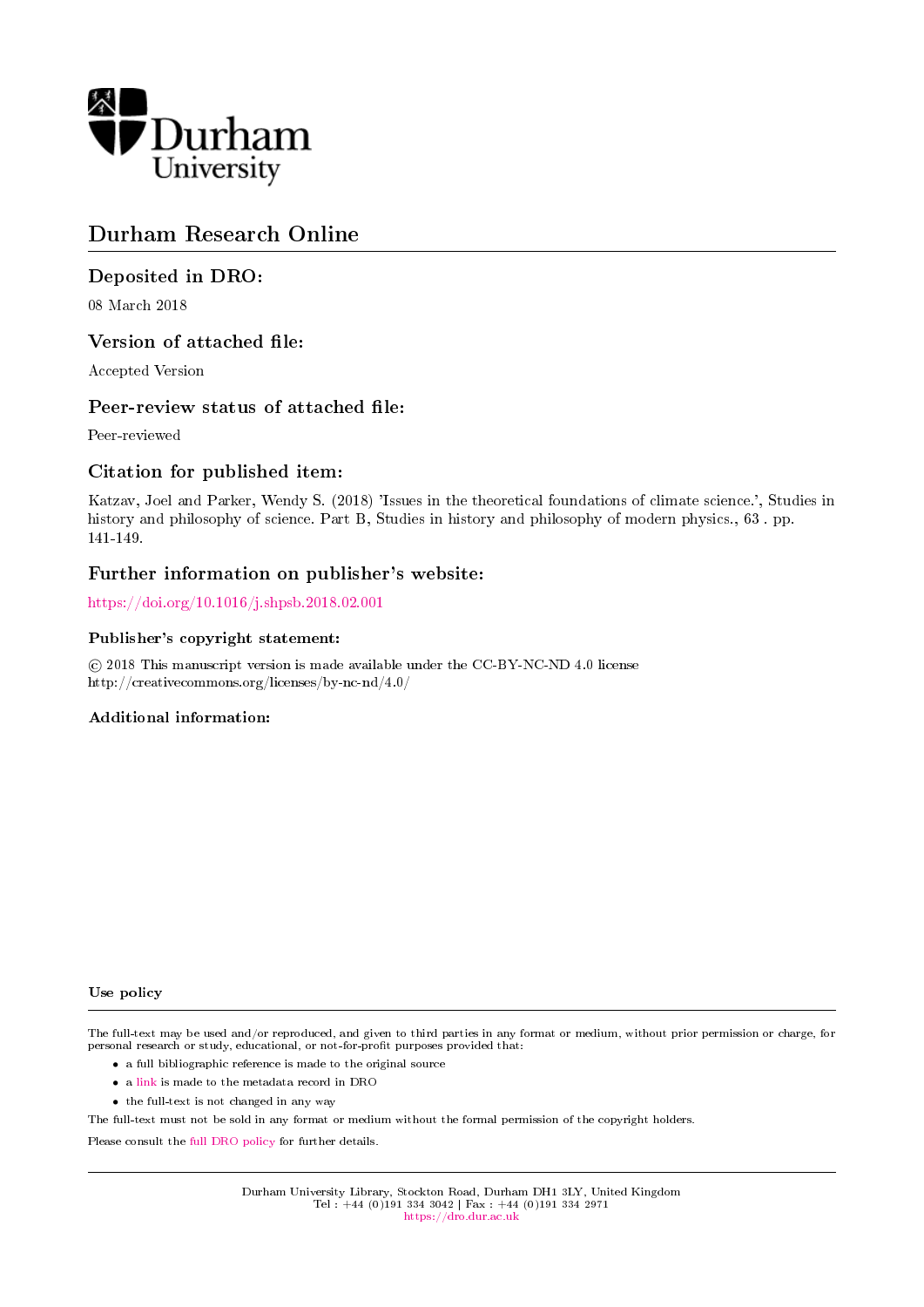### **Issues in the Theoretical Foundations of Climate Science**

Joel Katzav and Wendy S. Parker Forthcoming in *Studies in History and Philosophy of Modern Physics*

**Abstract**. The theoretical foundations of climate science have received little attention from philosophers thus far, despite a number of outstanding issues. We provide a brief, non-technical overview of several of these issues – related to theorizing about climates, climate change, internal variability and more – and attempt to make preliminary progress in addressing some of them. In doing so, we hope to open a new thread of discussion in the emerging area of philosophy of climate science, focused on theoretical foundations.

#### **1. Introduction**

Philosophers of science have become increasingly interested in climate change and climate science. Thus far, attention has focused primarily on the epistemology of climate science, especially climate modelling. Philosophers have analysed how climate models are constructed and evaluated, and they have debated how uncertainties associated with model-based projections of climate change should be characterized (e.g., Parker 2009 & 2010b; Lloyd 2010; Katzav 2014; Katzav et al. 2012, Betz 2015; Frigg et al. 2015). They have also investigated conflicts between climate models and observational data (e.g. Lloyd 2012), how non-epistemic values might influence climate model projections (Winsberg 2012, Parker 2014; Intemann 2015) as well as how various sources of evidence for climate change are amalgamated and synthesized (e.g. Katzav 2013; Vezér 2016).

The theoretical foundations of climate science, by contrast, have received very little attention from philosophers (the sole exceptions, as far as we can tell, are Werndl (2016) and Lawhead (forthcoming)). However, these foundations merit scrutiny and development just as do those of biology, chemistry and physics. This includes theorizing about climate states, climate change, climate sensitivity, radiative forcing, and more. Indeed, climate scientists themselves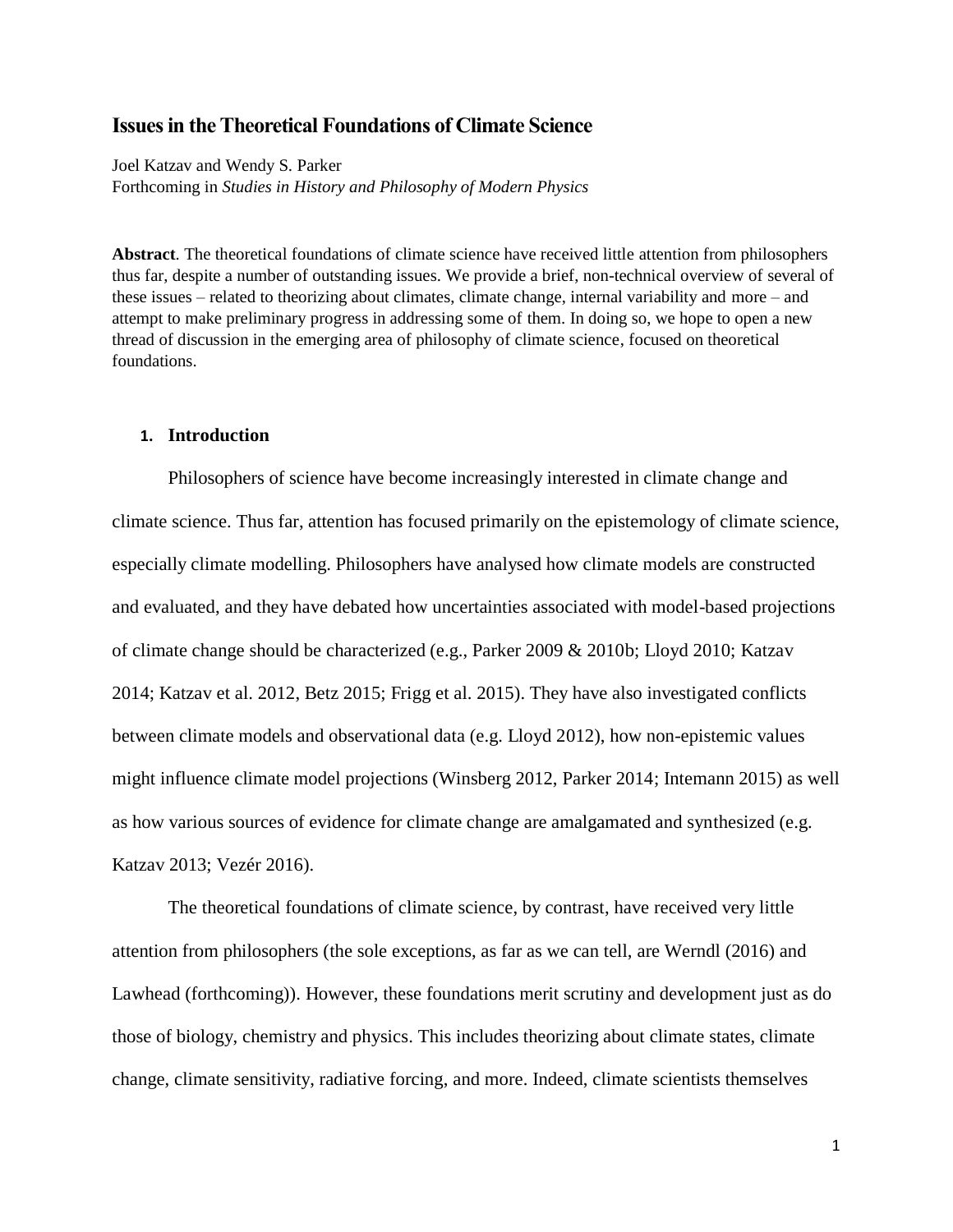recognize the need for work on the theoretical foundations of their discipline. Thus, for example, Lovejoy and Shertzer (2013, p. 337), argue that the standard ways of characterizing climate states are not sufficiently objective. Ghil (2015) and Von der Heydt et al. (2016) argue that available ways of thinking about climate sensitivity are not sufficiently general. The U.S. National Research Council (USNRC 2005, p. viii) makes a similar point, but about the standard notion of radiative forcing (cf. Sherwood et al. 2015).

The present paper aims to provide philosophers interested in climate science with a brief, non-technical overview of these and several other key issues in the theoretical foundations of contemporary climate science. We focus our attention on the notions of climate system, climate state, climate change, climate sensitivity, internal variability and radiative forcing. Addressing in detail any one of the issues that we identify would be a major undertaking in itself; here our main aim is rather to give a sense of what some of the key issues are and of how they are related to one another. In other words, our aim in this paper is more agenda-setting than problem-solving. We do, however, offer some preliminary suggestions for ways of tackling some issues as well as an indication of how doing so relatively systematically might be advantageous.

Our discussion aims to be responsive to foundational issues that climate scientists encounter in their research and, accordingly, primarily focuses on pragmatic issues; such issues arise because available notions are, in one way or another, less than optimal for realising the inferential and explanatory goals of climate science. Thus, the issues we identify largely concern the usefulness of specific notions for the purposes of interpreting and explaining observations of the climate system, developing and using climate models for predictive and other purposes, and drawing conclusions about the behaviour of the climate system in one period from its behaviour in another – e.g., using palaeo-data to inform conclusions about future climate change.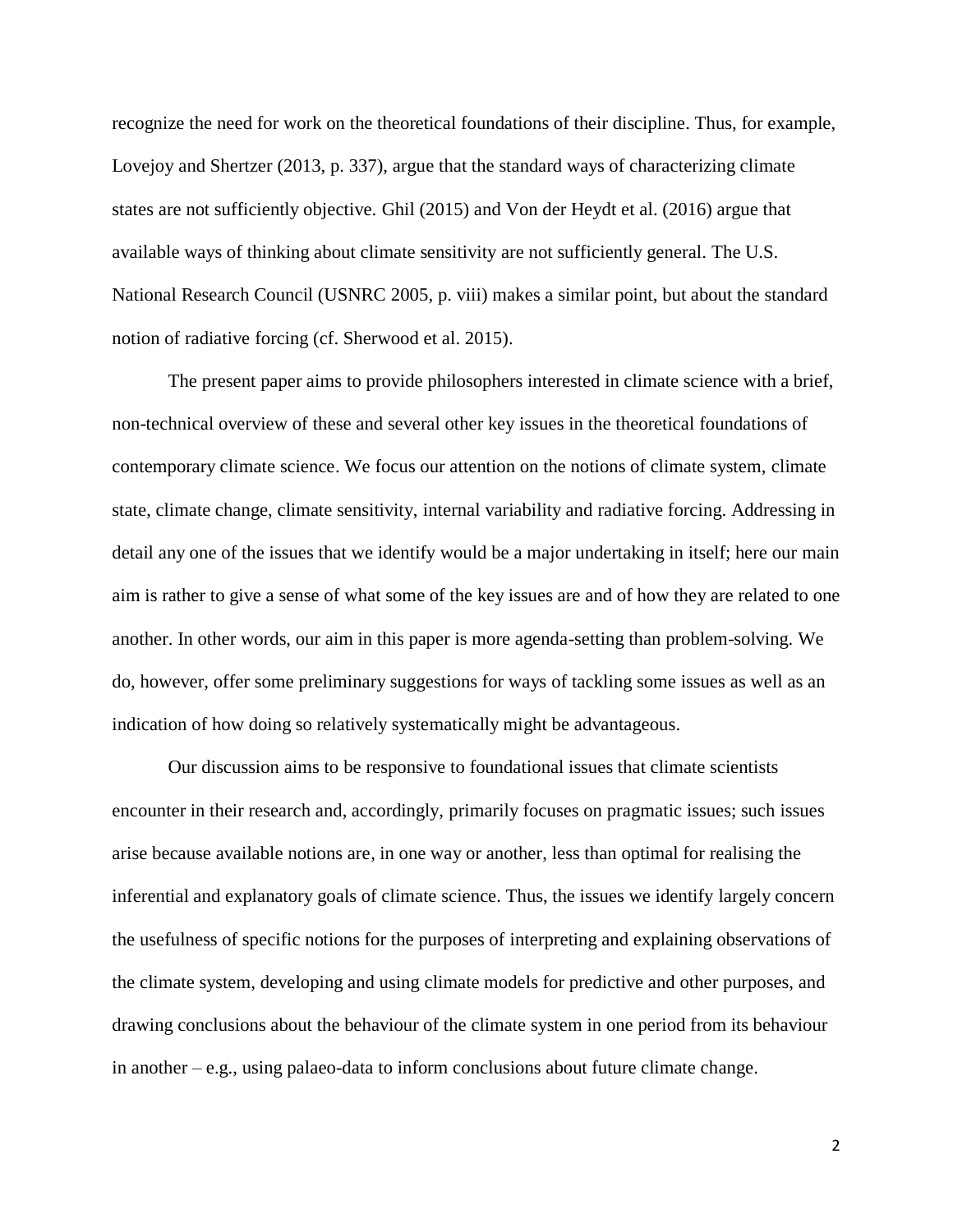Importantly, we will see that it is a challenge to develop notions of climate states and climate sensitivity that are general enough to accommodate what we know about the climate system and, at the same time, sufficiently informative about physical aspects of climate to guide inference and explanation in climate science. We will also see that the current focus on reductive notions of climate states and climate systems might be less than optimal, given the goals of explaining and predicting climate.

Alongside pragmatic issues, we present issues that may have a pragmatic dimension but that appear primarily to be conceptual. The conceptual issues include tensions within ways of thinking about the boundary of the climate system as well as a lack of clarity about what exactly should count as internal variability and what should count as external variability.

Our discussion proceeds as follows. In Section 2, we focus on issues that arise when trying to characterize Earth's *climate system*. We discuss the challenge of identifying the boundaries of the system and consider whether the climate system should be characterized in a wholly reductive way, i.e., solely in terms of material constituents and their causal interactions. Section 3 is concerned with theorizing about *climate states*. We consider the limitations of the standard statistical approach to characterizing climate states, and we argue for the benefits of a proposed alternative approach, which contends that climate states should be characterized in part in physical terms. The issue of reductionism resurfaces in this section as well, as we examine the suggestion that climate states can be characterized in part in terms of emergent properties.

Section 4 focuses on *climate change* and the closely related notion of *climate sensitivity*. We note that it is an open question which aspects of the climate system should be appealed to in characterizing climate change, though very often the focus is on changes in global mean nearsurface air temperature. It is this change that is the focus, for instance, in standard analyses of the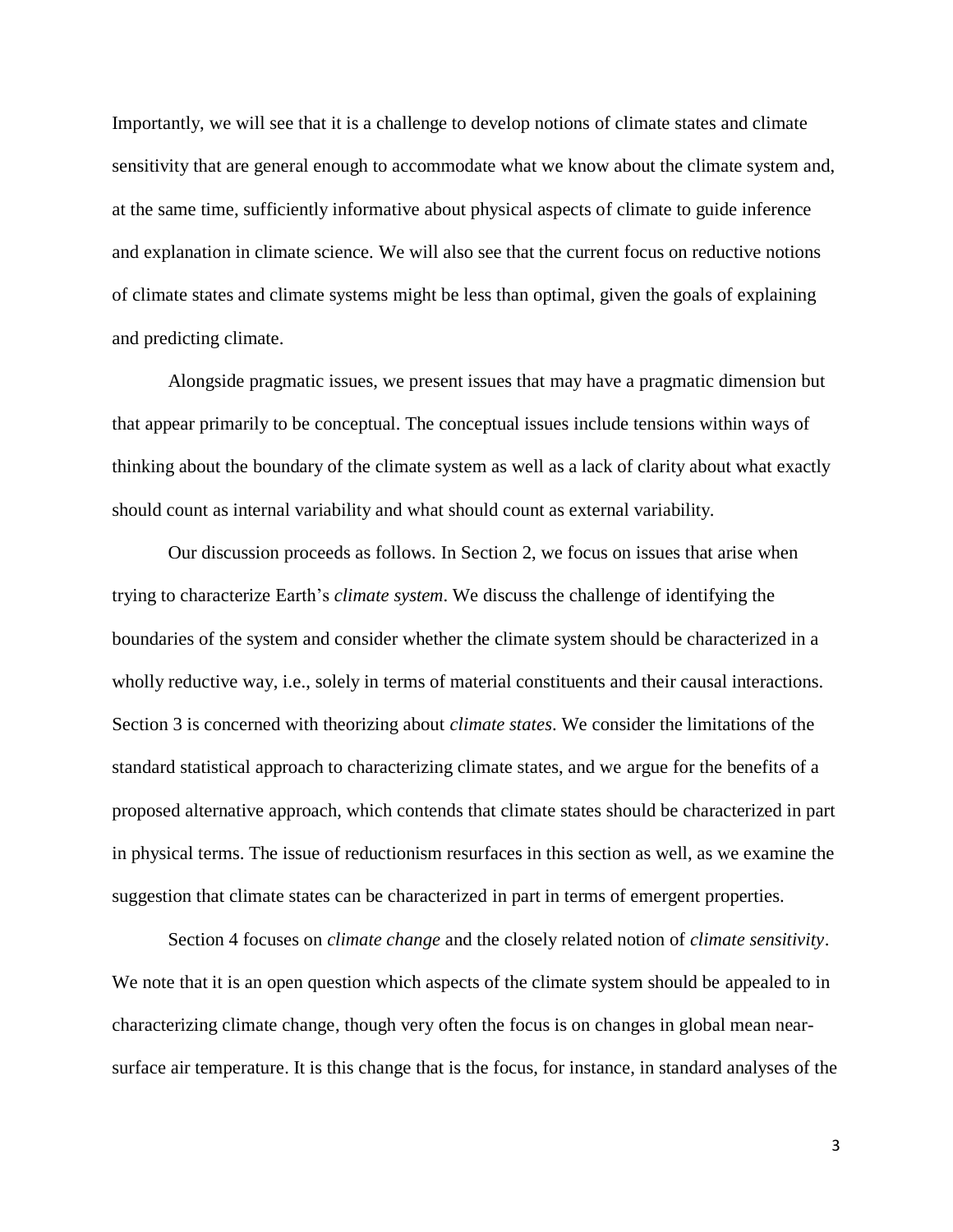sensitivity of the climate system to external forcing. We also explain why (as noted above) this standard notion of climate sensitivity is insufficiently general – the fact that it is focused on equilibrium conditions is only part of the problem – and consider the challenges that remain for some alternative, more general notions that have been developed.

Section 5 is concerned with *internal variability* and *radiative forcing*. We note that internal variability is sometimes assumed to be a separable, independent component of total climate variability; this, we argue, does not seem to take into account the very plausible situation in which external forcing is changing the magnitude and frequency of climate system phenomena that are commonly taken to be expressions of internal variability, such as El Nino. With regard to radiative forcing, we explain why a more general notion of forcing seems to be required, highlighting connections with issues raised for the notions of climate system and climate sensitivity. Indeed, throughout the paper, we call attention to interconnections among the issues discussed.

Finally, in Section 6, we offer a concluding discussion. We review the issues that we have identified along the way, note some of the progress that has been made in addressing them, and suggest, partly on the basis of the work done here, that there is room for philosophers of science to contribute to addressing issues in the theoretical foundations of climate science. We close with some remarks on the importance of doing so.

#### **2. Climate system**

All of the issues we will examine concern climate systems or their features – their states, components, evolution and responses to external influences. A natural place to start our investigation is thus with the standard notion of Earth's climate system. The Intergovernmental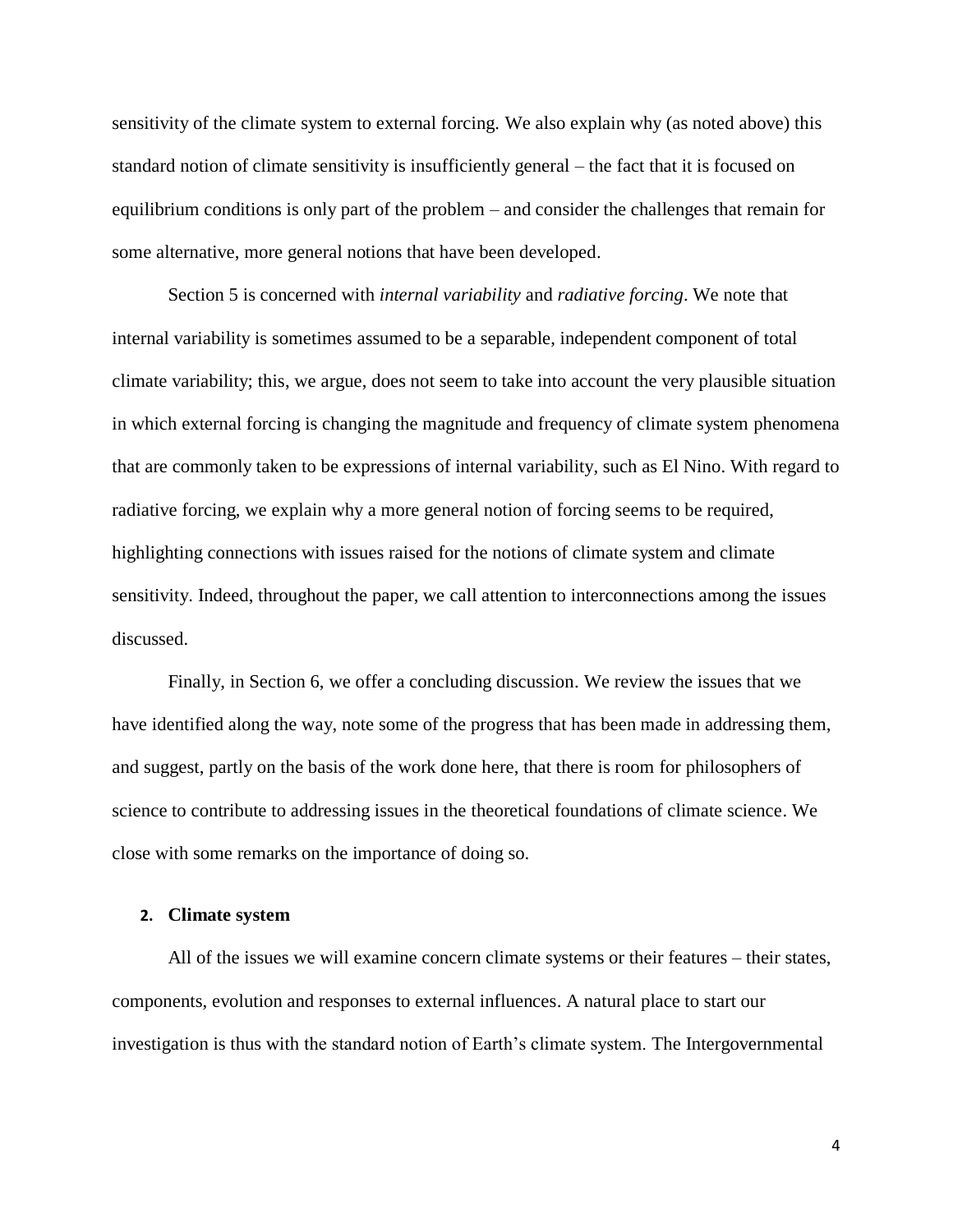Panel on Climate Change provides what is, minor variations aside, the standard notion of Earth's climate system:

**Climate system.** The climate system is the highly complex system consisting of five major components: the atmosphere, the hydrosphere, the cryosphere, the lithosphere and the biosphere and the interactions between them. The climate system evolves in time under the influence of its own internal dynamics and because of external forcings such as volcanic eruptions, solar variations and anthropogenic forcings such as the changing composition of the atmosphere and land-use change [IPCC 2014, p. 121].

Here, the climate system is characterized in terms of its material components, especially a set of subsystems, and their causal interactions. Two issues that arise in connection with the standard notion are where to draw the boundary of our climate system and whether the system should be characterized in a wholly reductive way. We look at each of these issues in turn.

The standard notion specifies the boundary of the climate system in terms of the spatial boundaries of the system's components and, in doing so, makes clear that some factors, e.g., changes in solar irradiance, are external to our climate system. Yet, as climate scientists are well aware, it is not obvious that changes in volcanic aerosol concentrations, anthropogenic land-use changes or anthropogenic increases in  $CO<sub>2</sub>$  concentrations should be considered external. After all, these are changes in the biosphere or the atmosphere and thus seem to be, according to the standard notion, *within* our climate system.

An alternative suggestion that climate scientists sometimes make is that something counts as external to Earth's climate system on a given timescale if it is causally independent of changes in the system on that timescale (USNRC 2005, p. 14). This would imply that volcanic aerosol concentration changes are external to the climate system on century timescales, because changes in the Earth's climate system do not impact volcanic activity except on much longer timescales. It is not clear, however, that this approach successfully renders 'external' other elements that are usually so classified in practice. For example, anthropogenic  $CO<sub>2</sub>$  concentrations over the  $20<sup>th</sup>$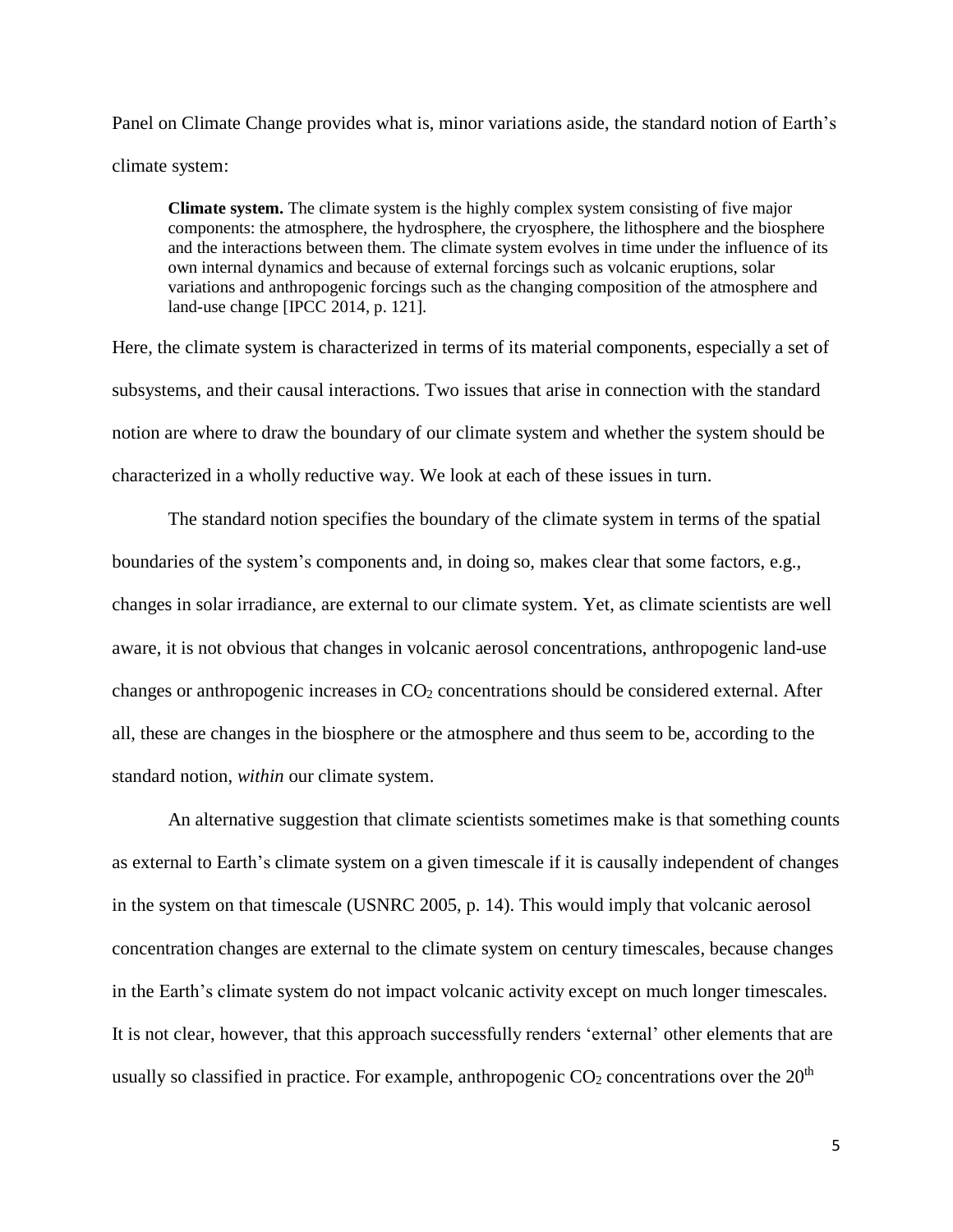and  $21<sup>st</sup>$  centuries may well depend (via human intentions and actions) on their effects during this period; efforts have already been made to reduce emissions, for instance, in light of occurring and anticipated harmful consequences of increased emissions. Further, the suggestion appears to be circular as it explicates being external to Earth's climate system in terms of what can affect the system in a certain way.

This circularity could be avoided by refining the characterization slightly, such that something counts as being external to the climate system if it is causally independent of changes in paradigmatic climate variables (e.g., temperature and precipitation) on that timescale. A definition modified along these lines, however, would require a non-circular specification of which variables count as paradigmatic climate variables, would raise the issue of why certain variables and not others are selected, and would still seem to imply that anthropogenic  $CO<sub>2</sub>$ concentrations over the  $20<sup>th</sup>$  and  $21<sup>st</sup>$  centuries are 'internal' to the climate system, for the same reason given above. Nevertheless, a significant advantage of such 'causal independence' approaches is that they provide direct guidance for modeling practice: whether some quantity is causally independent of key climate variables over timescales of interest is a useful guide to whether that quantity can be stipulated in climate models, without adversely affecting the accuracy of their simulations with respect to those key variables.<sup>1</sup>

By contrast, no such guidance is provided by an alternative 'pragmatic' approach, which draws the boundaries of the climate system with reference to climate models. On the pragmatic approach, a quantity is external to the climate system if it is modelled as exogenous, that is, if its values are stipulated during model runs regardless of how other model variables evolve (see, e.g., Schmidt et al. 2004). Moreover, what counts as Earth's climate system is model-relative on this

 $\overline{a}$ 

<sup>&</sup>lt;sup>1</sup> Lawhead (forthcoming) also notes the connection between which quantities a model represents as part of the climate system and the usefulness of the model's predictions.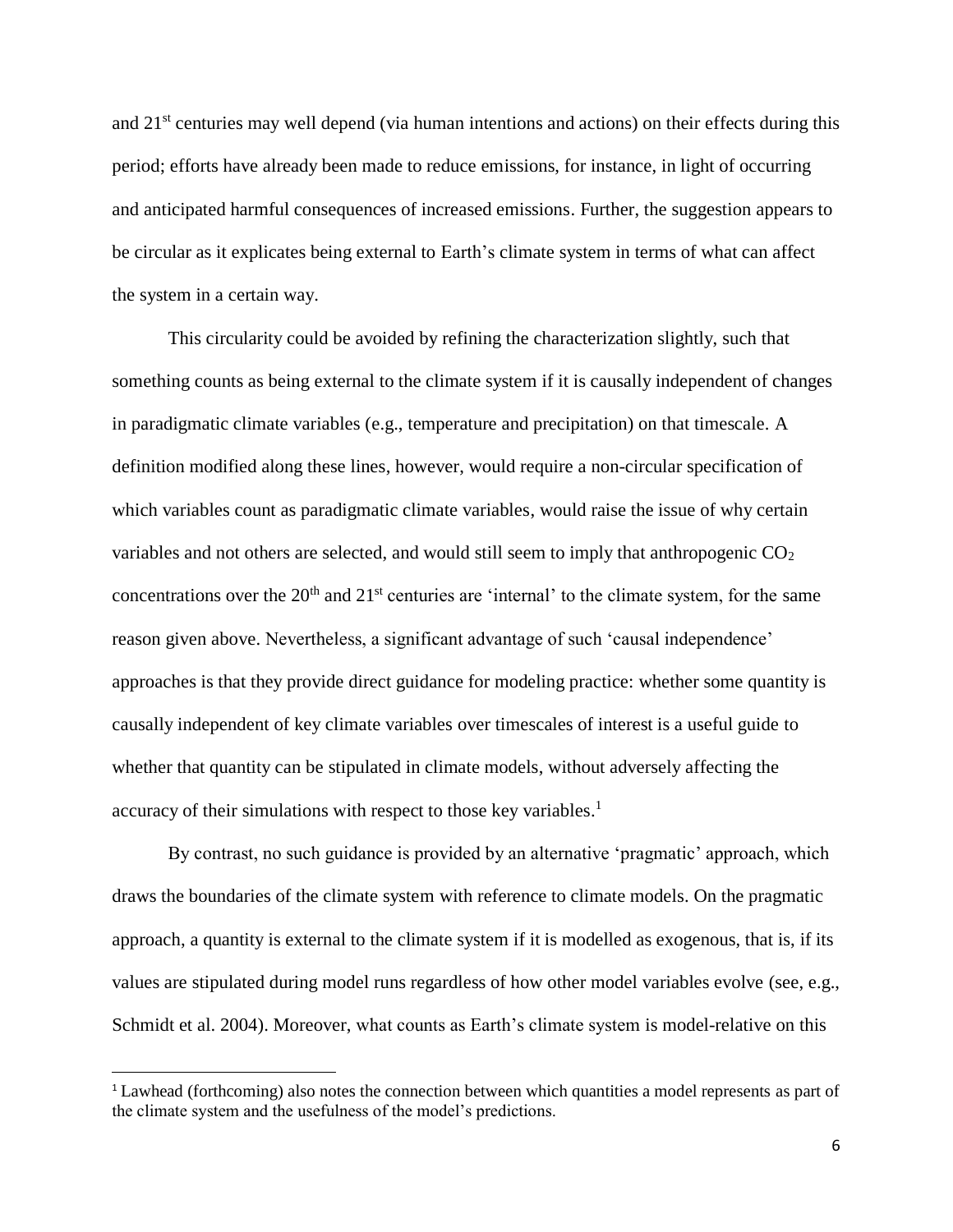approach, since in practice which quantities are stipulated varies across existing climate models. Nevertheless, the pragmatic approach does fit with the common practice of classifying anthropogenic changes in  $CO<sub>2</sub>$  concentrations and land use as "external forcings": these changes have traditionally been, and often still are (Collins et al. 2013, p. 1052), represented as exogenous variables in today's models, though they are not causally independent of changes in temperature and other climate variables.

Perhaps then the standard characterization of Earth's climate system given at the start of this section can be understood as a sort of compromise: the climate system is defined spatially, but some factors that are within those spatial boundaries are declared to be external, either because they are difficult to model interactively (e.g. anthropogenic  $CO<sub>2</sub>$  concentrations) or because there is no need to model them interactively on time scales of current interest (e.g. volcanic eruptions). Such a compromise comes at a cost. Most obviously, there is a kind of internal tension (or even outright inconsistency) in the characterization as stated. Less obviously, but perhaps more importantly, the characterization obscures the fact that, for some time scales, if accurate predictions of climate-related quantities of interest are desired, it may be necessary to model some of these "external" factors (such as anthropogenic  $CO<sub>2</sub>$  concentrations) interactively. It remains to be seen, however, what a better characterization of the climate system might look like, and the extent to which the practical constraints faced in climate modelling should play a role in its development.

A second issue is whether Earth's climate system should be conceptualized in a partly non-reductive way. A partly non-reductive conceptualization would represent the system in terms of some emergent laws (or regularities) and properties, that is, laws and properties that characterize it as a whole but need not characterize its material constituents. Moreover, the non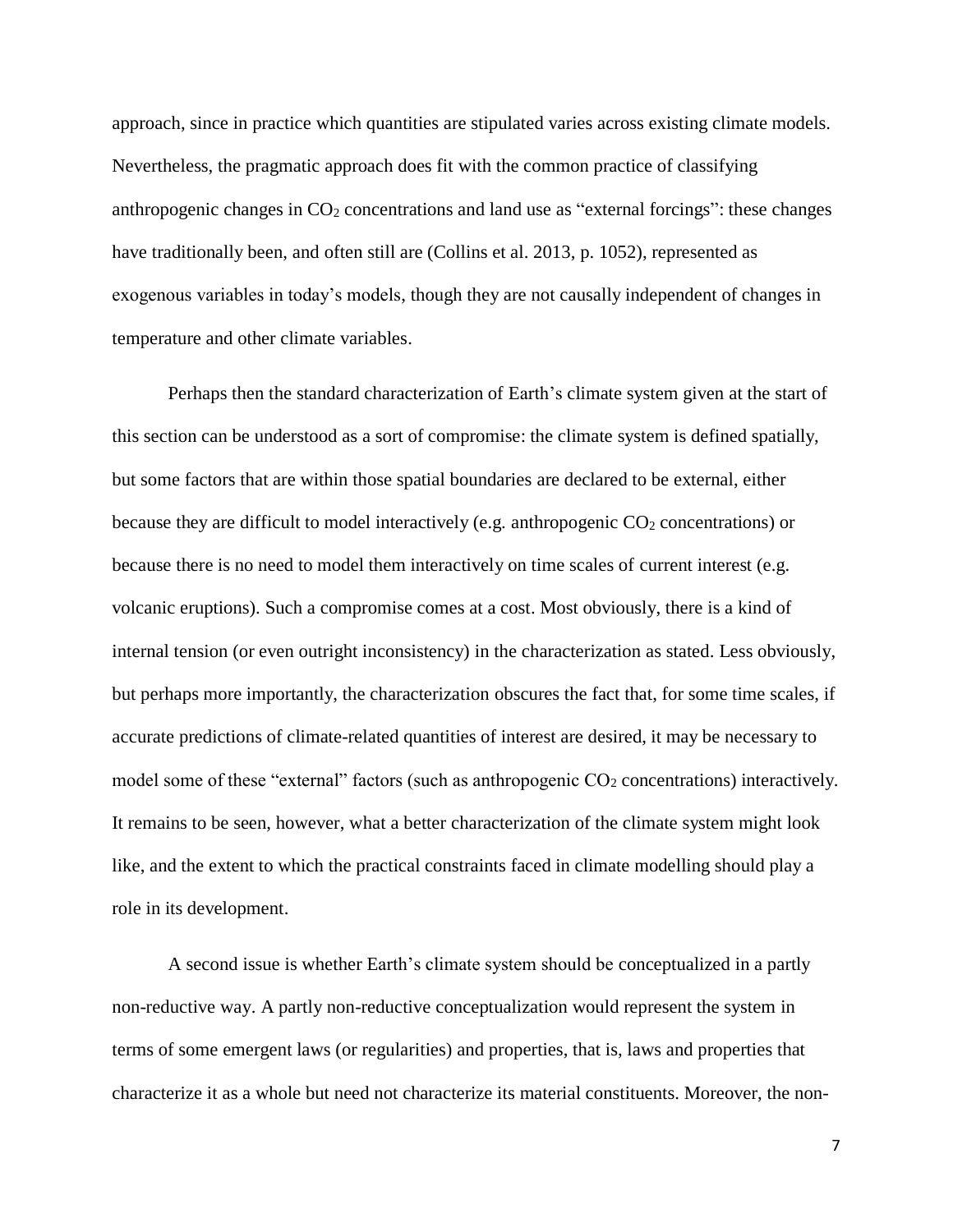reductive characterisation would treat the system's emergent laws and properties as basic rather than deriving them or explaining them by appealing to its constituents and their governing laws. A reductive conceptualization, by contrast, represents the system only in terms of its material constituents and their governing laws or relationships.

The IPCC definition given above includes no non-reductive elements. It identifies the climate system solely as an entity with a certain composition. This definition meshes well with the standard approach to climate modelling, which aims to develop models that explicitly represent ever smaller temporal and spatial-scale phenomena within the climate system; ideally, for example, state-of-the-art models of the climate system would explicitly represent the formation and evolution of individual clouds. Such an approach is motivated by the belief that explicit representation of small-scale physical processes will improve simulations of climate phenomena of interest, including climate change.

Some non-reductive characterisations of the climate system have been offered, however, with corresponding non-standard approaches to modelling it. For instance, Hasselmann (1976) proposes that we think of the climate system as comprising two types of processes, namely, fast weather processes and slow climate processes. This allows modelling the climate system using an equation that explicitly represents only slow climate processes; the effects of the fast weather processes on the slow processes are represented by a stochastic term in the equation, and the fast processes themselves are not explicitly represented. (See Franzke et al. 2015 for a survey of the various ways in which Hasselmann's ideas have been developed.)

Another proposal is that the climate system can be thought of as a type of system that operates out of thermodynamic equilibrium and is subject to a thermodynamic extremum principle that constrains how its entropy evolves. Specifically, it has been proposed that (MEP)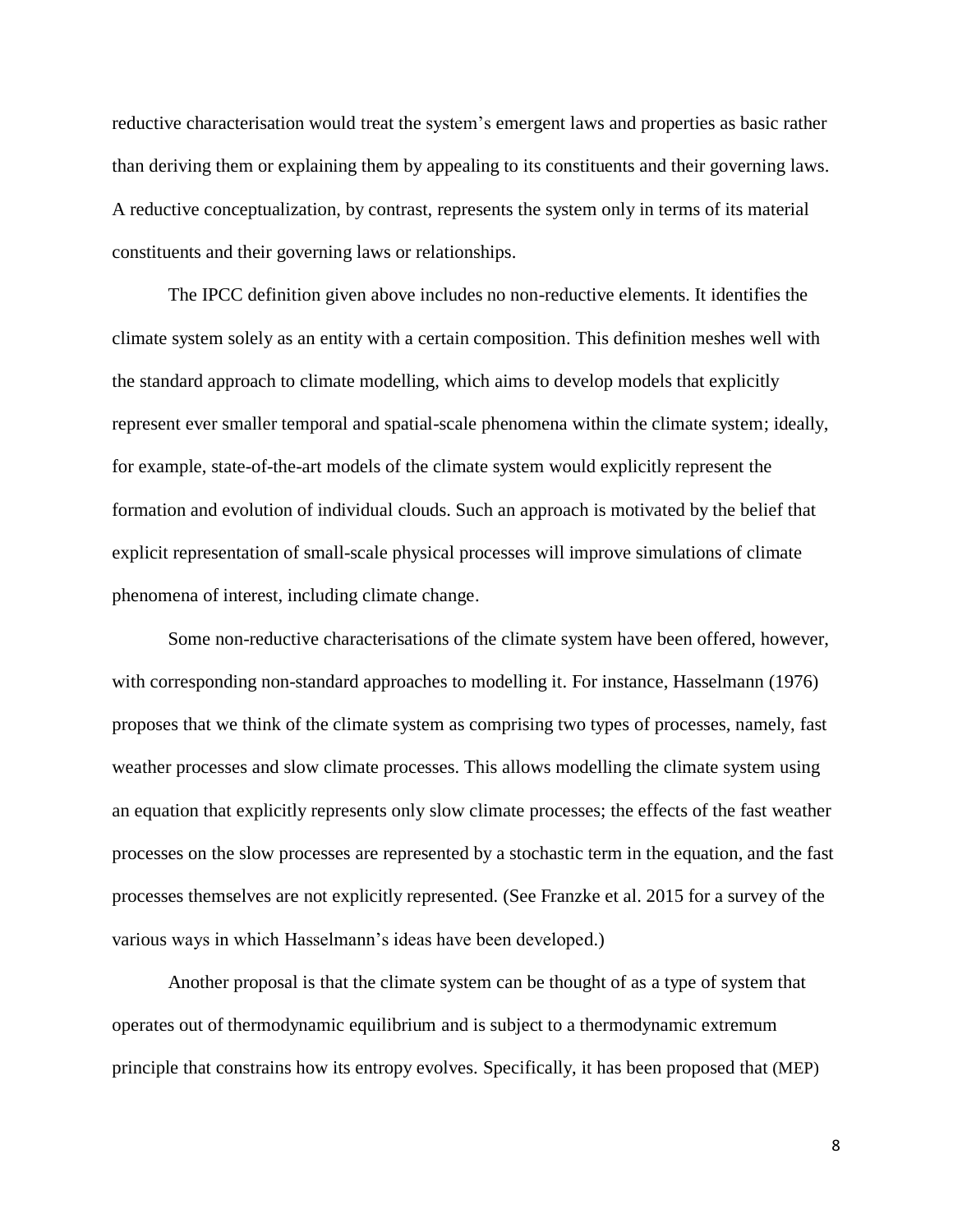our climate system is a system that evolves so as to maximize entropy production (Paltridge 1978 & 1979, Ozawa et al. 2003, Dewar et al. 2014). In the original application of this idea, heat transport in the atmosphere was modelled so that it adjusts so as to maximize the production of the atmosphere's entropy (Paltridge 1978). More recent applications include, among others, simulating the climate state of the Last Glacial Maximum (Herbert et al. 2011). While some have suggested that MEP is a law governing climate systems, others have disputed this. The issue is an open one (Ozawa et al. 2003 and Dewar et al. 2014).

As the examples cited above suggest, incorporating non-reductive elements in a characterization of Earth's climate system could matter in practice, because doing so might affect how climate is modelled. Indeed, it is plausible that further developing and evaluating nonreductive characterizations in order to guide modelling practice would be of value (cf. Harrison and Stainforth 2009). It may be useful to consider, for instance, the extent to which it is accurate and helpful to think of the climate system as a kind of heat engine, as the framework underlying MEP supposes. Models which implement non-reductive, global constraints on climate evolution, such as MEP, could complement the increasingly complex causal modelling that is the current focus of climate modelling. Increased computational efficiency aside, an advantage of such topdown modelling approaches is that they can guarantee that emergent properties of the climate system, to the extent that these are known, are captured by available models.<sup>2</sup> Even when the evidence for an emergent property is only suggestive, it would seem desirable to develop some climate models that reflect that property. This will help to ensure that the discipline is working with a set of models that reflects actual uncertainty about the nature of the climate system. Developing non-reductive climate models, as well as the frameworks that guide the development

l

<sup>2</sup> When such properties are not explicitly built into models, it could turn out that they do not in fact emerge in the simulation, given the way 'lower level' processes and entities are represented.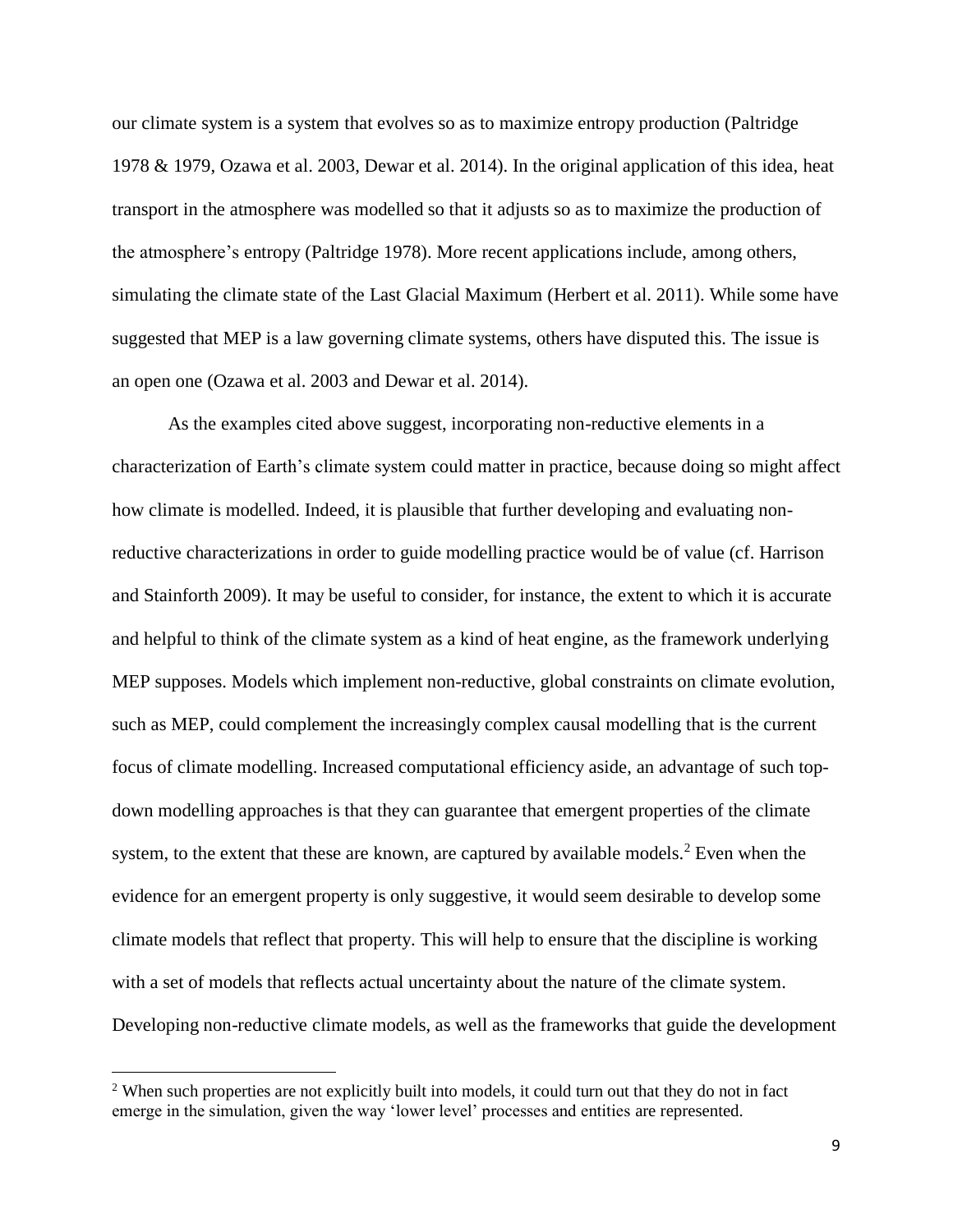of such models, may also contribute to a better understanding of climate phenomena; as Katzav and Parker (2015) note, just as global conservation principles can provide an understanding of some climatic phenomena, so too might principles that reference emergent properties and relationships.

Finally**,** one might think that a characterization of Earth's climate system could be guided by a more general notion of a climate system that applies to other planets as well. Such a notion, however, does not seem to have been developed, either in climate science (which tends to focus on Earth in particular) or in fields like planetary science, despite discussion of general features of planetary climate systems (e.g. Ozawa et al. 2003; Schubert and Mitchell 2013). Moreover, on reflection, it seems likely that formulating a general notion of a climate system will involve the same two issues identified above – whether to be reductive and how to characterize boundaries. Indeed, giving a characterization of climate system boundaries in general may be more challenging than specifying the boundaries of Earth's climate system since, in the general case, we cannot assume a fixed list of 'component' systems.

#### **3. Climate states**

The IPCC distinguishes between a narrow notion of climate and a broad one (IPCC 2014, pp. 119-120). According to the narrow notion, climate is the statistical distribution of weather for a region over a period of time ranging from months to millions of years; the standard period of time is 30 years. The broader notion of climate considers not just weather conditions but conditions throughout the climate system (i.e., its full state, including conditions in the ocean, cryosphere, etc.). In some contexts, a dynamical systems perspective on climate is adopted, and climate is then identified with an attractor of a climate system (see, e.g., Palmer 1999, von der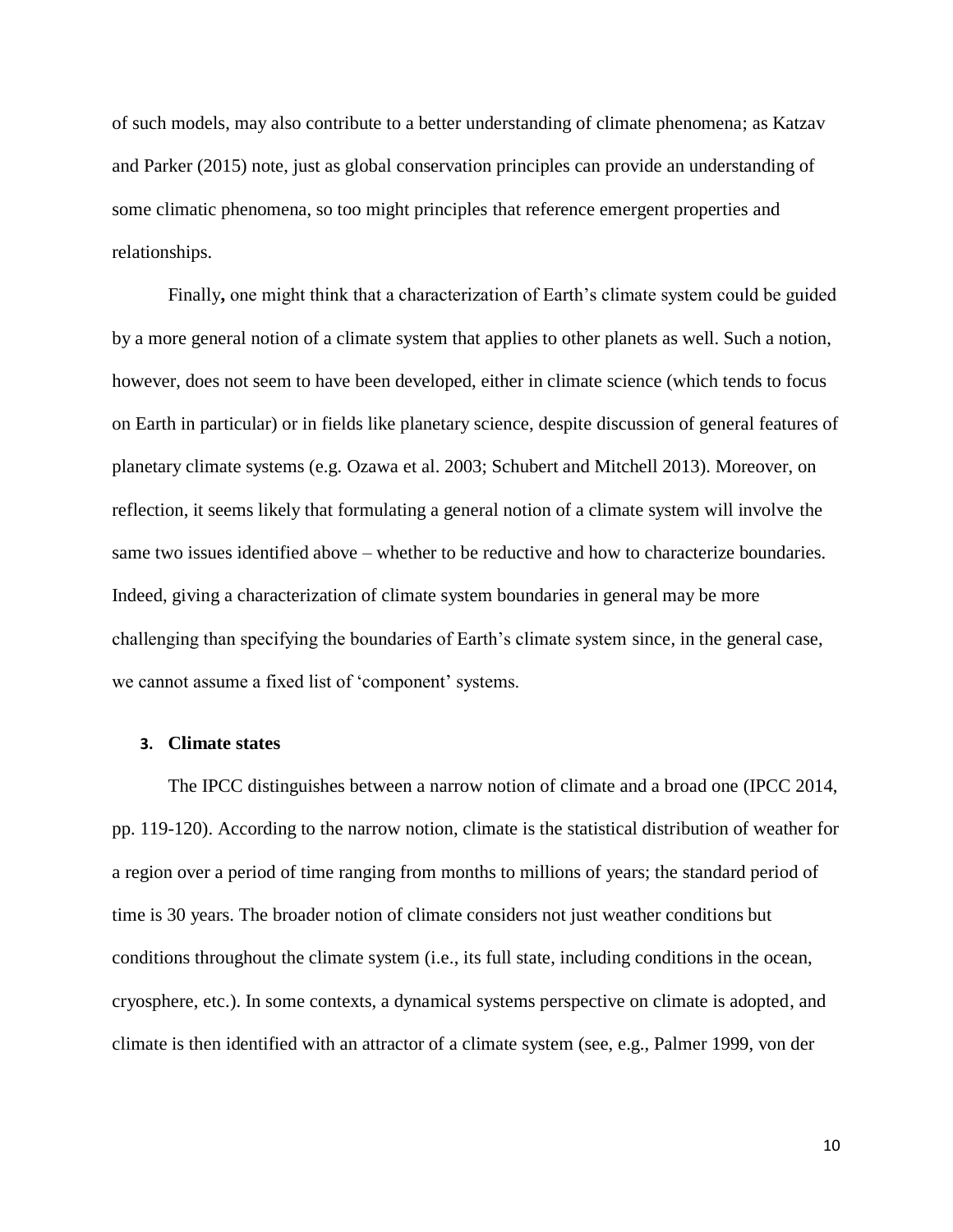Heydt and Ashwin 2016, Werndl 2016). 'Climate' is often shorthand for 'climate state' or 'climate regime'.

A central question that arises in connection with the notion of climate is which actual, long-term (decadal and longer) distributions should be those that characterise climate states; from a dynamical systems perspective, the question is which, if any, are distributions that characterise attractors of the system. Distributions of climate variables obviously change with the time-scale considered. Discussions of which distributions to prefer often emphasize statistical and pragmatic considerations, such as the fact that observations indicate that, for at least some periods in Earth's history, the mean of variables such as temperature tends to converge once periods reach a length of about 30 years (see Lovejoy and Schertzer 2013, p.341; see also, e.g., Arguez and Vose 2011, Werndl 2016).

Lovejoy and Schertzer (2013), however, have argued that statistical characterizations ultimately are inadequate. On their view, the notion of a climate state, and by implication characterisations of particular states of this kind, should be statistical *and physical*; they should reference physical drivers of climate variability, e.g., deep ocean currents and the solar energy flux. This should be the case, the claim is, because statistical characterizations do not provide justification for settling on one or another period of time for estimating a climate; the choice of time period is insufficiently objective on their view (2013, pp. 337-8). Lovejoy and Schertzer are not explicit, however, about why justification is needed here. Nor do they explain why justification might only be provided via physical considerations rather than, say, in light of practical goals. One might, for example, try to justify using the standard 30-year period for determining climate states on the ground that such relatively short timescales are policy relevant.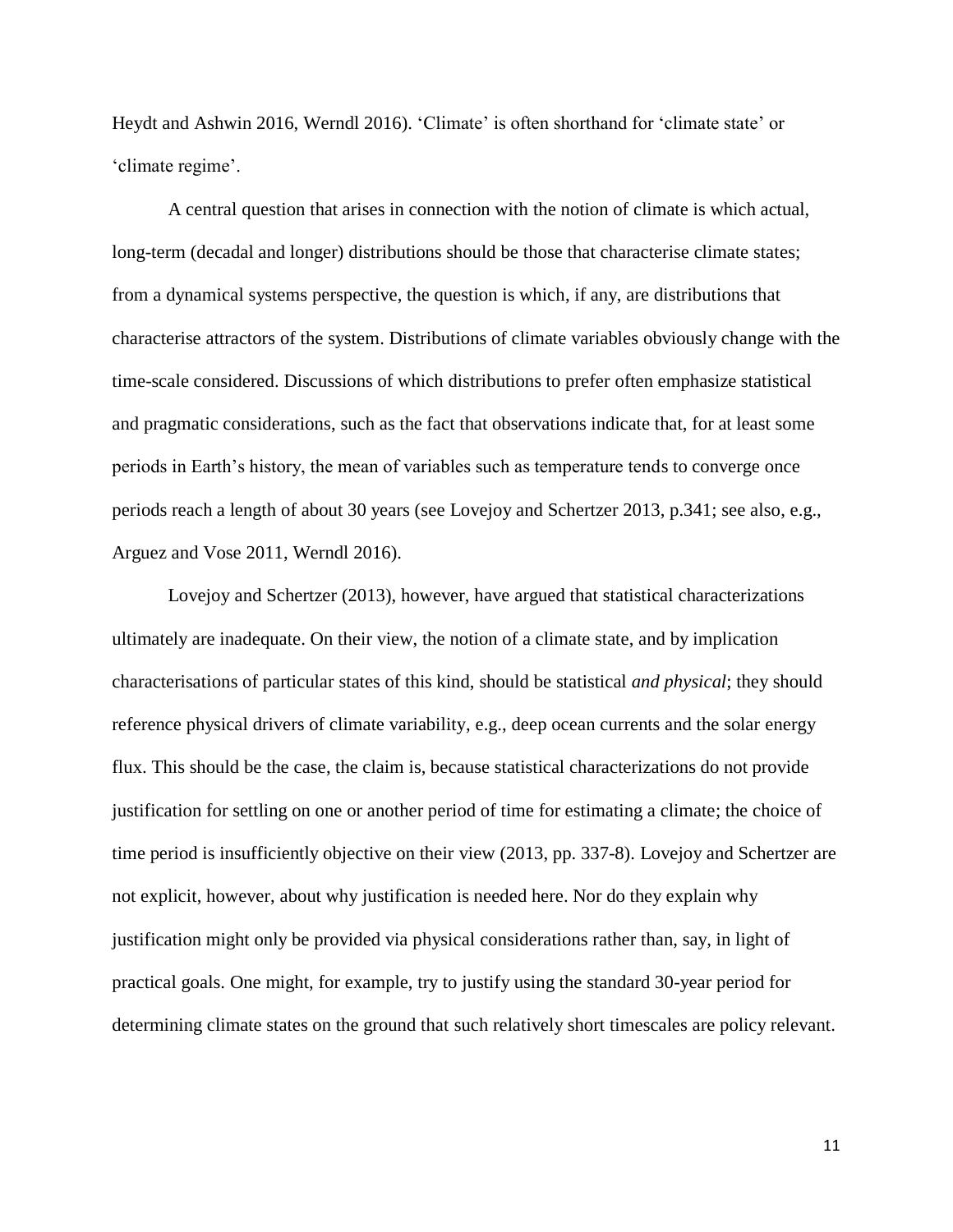Nevertheless, there are some advantages to enriching the characterization of climate states using physical information. First, doing so may contribute to our understanding of the statistical characteristics of climate states, e.g., by helping to explain why mean temperature is highly variable over short (up to decadal) timescales but exhibits identifiable trends over longer timescales. Second, climate states that have very similar distributions of weather conditions but quite different underlying physical processes driving those conditions will evolve differently into the future; thus, the enriched characterization may provide a better basis for predicting the evolution of climate states.

There are already indications of how this enrichment of the characterizations of climate states might be approached in practice. Lovejoy and Schertzer (2013) draw upon theoretical resources as well as paleo-data analysis. One of the main conclusions of their analysis is that we cannot fully define a climate state by appealing to a single temporal scale; different scales, on their view, will reflect different aspects of the underlying physics of a climate state. Enriching the characterisation of climate states can also be undertaken with the help of climate models. For example, climate models are already being used to characterise how distributions of climatic quantities on interannual and decadal timescales depend on underlying physical processes (Daron and Stainforth 2013, Hawkins et al. 2016, and Sévellec et al. 2017).

A second issue, also raised by Lovejoy and Schertzer, concerns whether the notion of climate should be reductive. They argue that the standard notion, along with the standard development of state-of-the-art climate models, assumes that the dynamics of climate is reducible to that of weather, that is, that it is just the dynamics of weather on relatively long timescales. This, they write, "seems naïve, since we know from numerous examples in physics that when processes repeat over wide enough ranges of space or time scale they typically display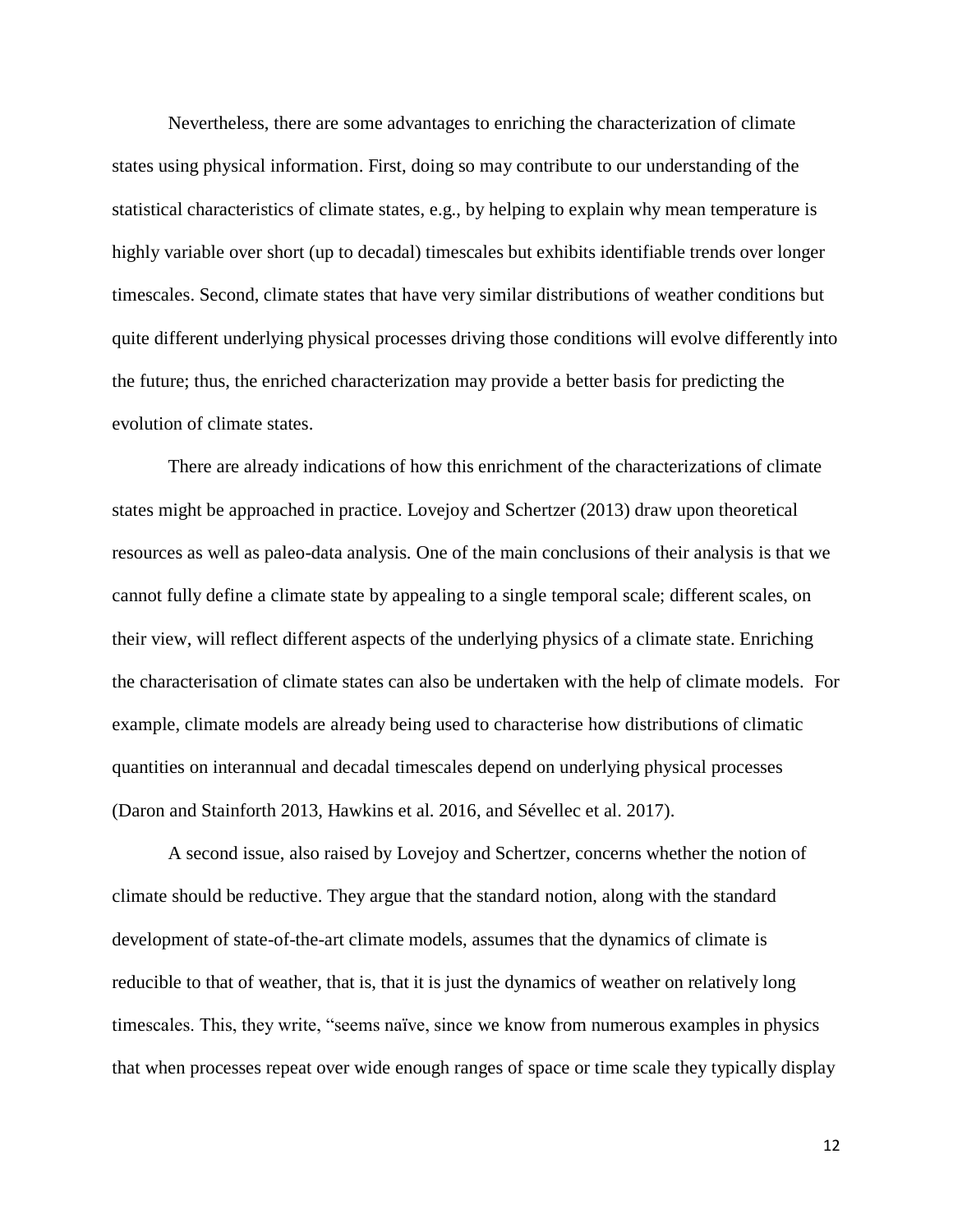qualitatively new features" (Lovejoy and Schertzer 2013, p. 338). An alternative, they propose, is that the behaviour of climate is appropriately described by emergent laws that differ qualitatively from the laws of weather. Indeed, they, and others, provide a range of empirical evidence that suggests that climate does exhibit emergent regularities. (See, for example, Huybers and Curry 2006, Lovejoy and Schertzer 2013, Lovejoy 2015, Rypdal and Rypdal 2016.)

There is much to consider here. Is thinking of climate states in terms of distributions of weather conditions indeed so intimately tied to a view about the dynamics of climate? Perhaps one can accept the standard way of thinking but still allow for an emergent climate dynamics. There is also the question whether processes that are 'regular enough' should be expected to give rise to qualitatively new emergent features and, if they do, whether these will involve corresponding emergent *laws* or other emergent, but more local, relationships. In addition, note the parallel between this non-reductive approach to characterizing climate states and the suggestion, in the previous section, of the potential benefits of taking account of emergent laws and properties of the climate system when constructing climate models. In the case of climate states, it has been argued that taking account of emergent regularities may facilitate climate prediction (see, e.g., Lovejoy 2014). Thus, just as taking account of emergent laws and properties of the climate system might aid in learning about climate phenomena, so too might taking account of emergent properties of climate states.

Werndl (2016) suggests that whether the characterization of climate states should be done using finite or infinite distributions is also an issue that needs to be addressed. She notes that, since the external conditions affecting climate are time-dependent, there is no guarantee that a given climatic quantity will have a well-defined distribution at any sufficiently distant, future time. Climate scientists working in dynamical systems theory are aware that no such guarantee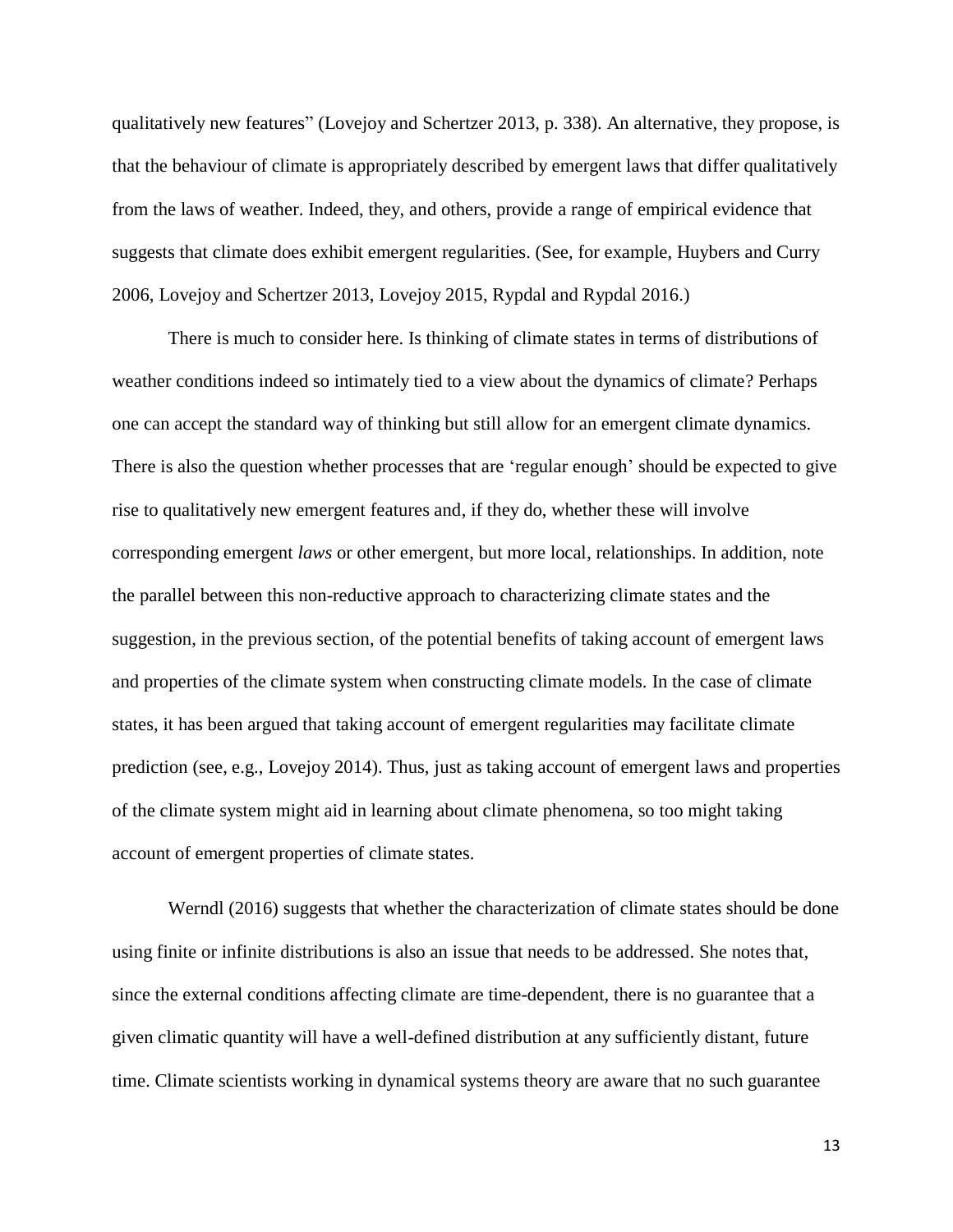exists and have proposed that the climate of a system that does not have a well-defined distribution at a sufficiently distant, future time should be identified with the system's pullback attractor (Chekroun et al. 2011, Ghil 2015) or with its so-called snapshot attractor (Drόtos et al. 2015). In any case, when climate scientists do find it useful, e.g., for reasons of mathematical tractability, to use an infinite distribution to characterize a climate state, they are often careful to justify the appropriateness of this characterisation in empirical and theoretical terms (see, e.g., Palmer 1999).

Another potential issue Werndl raises is whether climate states should be characterised in terms of distributions under constant or varying external conditions (such as the solar energy flux). As Werndl notes, climate scientists sometimes work with characterisations according to which external conditions are constant (see, e.g., Lorenz 1995). However, since it is well known that external conditions in reality vary somewhat over even very short time periods, as well as over the longer time periods for which climate scientists typically seek to characterize climate states, it seems better to think of this not as an issue of how to define climate states, but rather as an issue of how to adequately model them in a given study; in some cases, representing them as distributions emerging under constant external conditions can be justified, given the aims of the study, though this is surely an idealization for real-world time periods of interest.

#### **4. Climate change and climate sensitivity**

Climate change is, according to the IPCC, a persistent change in the distribution of climate (IPCC 2014, p. 120**)**. In contexts where a dynamical systems perspective on climate change is adopted, climate change is sometimes taken to be the change in the climate system attractor that results from some external forcing (see, e.g., Palmer 1999). While statistical/mathematical definitions of climate change are most prominent, definitions that focus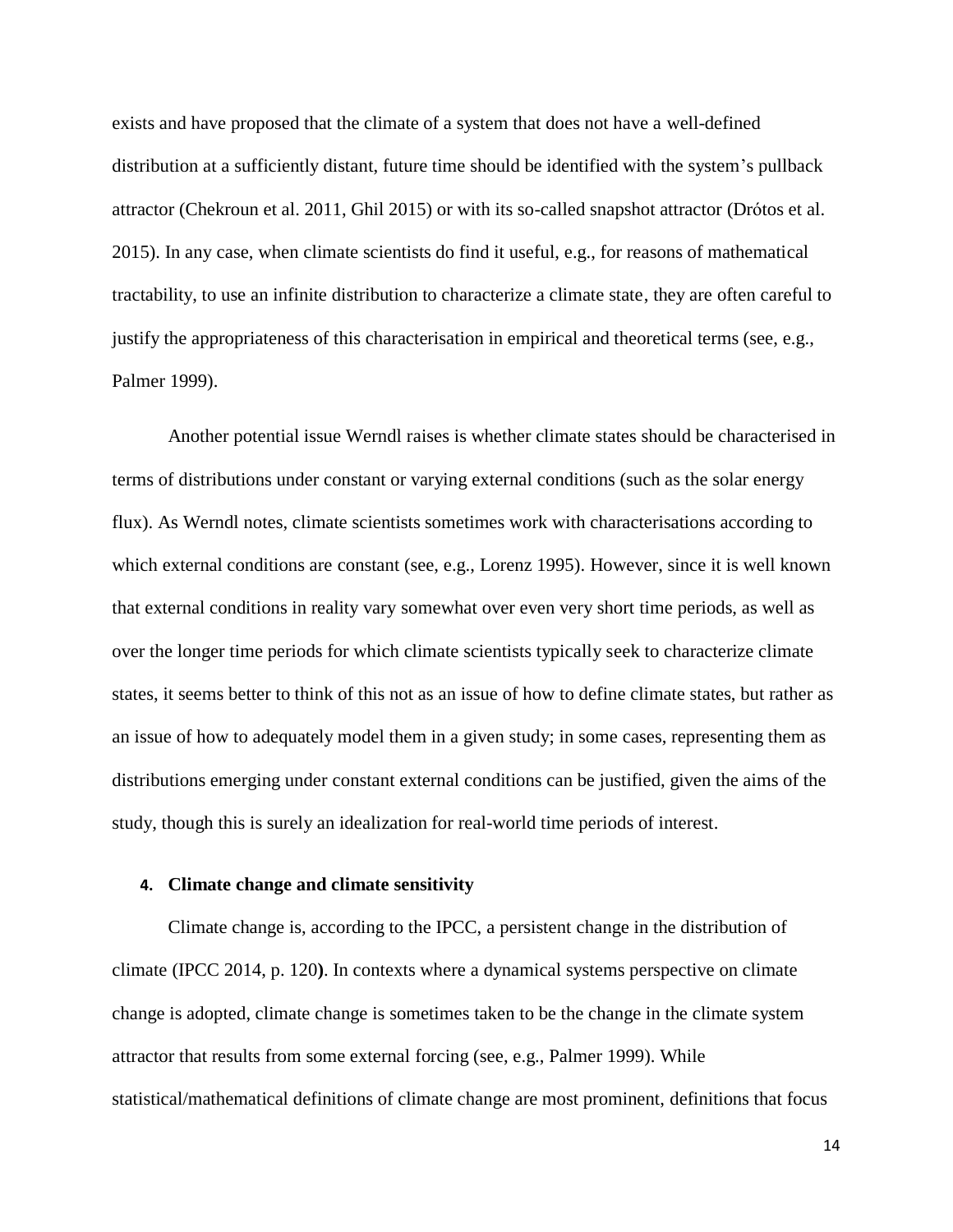on material aspects are also available. Thus, Pielke Sr. (2010) writes: "Climate Change is any multi-decadal or longer alteration in one or more physical, chemical and/or biological components of the climate system."

The central issues relating to the notion of climate change are intimately tied to those relating to the notion of a climate state; once we know how to think about climate states, how to think about climate change follows (at least, it follows leaving aside important technicalities about how to characterize the change quantitatively). Nevertheless, one issue that the notion of climate change itself focuses our attention on is which quantities' distributions should be used in characterizing climate states and climate change. Standard characterizations of both are in terms of mean surface temperature, precipitation patterns and other quantities related to weather. Pielke Sr. (2003; 2008), however, proposes that changes in ocean heat content are a better indication of the actual heat accumulating in the climate system in response to radiative forcing as well as a better indication of future warming of the system.<sup>3</sup> He, accordingly, proposes that accumulated ocean heat content rather than changes in global mean surface temperature should be the primary measure of the specific aspect of climate change that is global warming (see also Victor and Kennel 2014). One drawback of focusing on ocean heat content as a measure of global warming, however, is that this quantity – because it concerns conditions throughout the ocean – is even further removed than global mean surface temperature from the sorts of local changes in ocean and atmospheric conditions that matter to people and that thereby motivate policy action (Rahmstorf 2014); how, if at all, a given increase in ocean heat content affects us at a given time depends on how the increased heat is distributed in the ocean and, in particular, on the extent to which it affects ocean surface temperatures. Another significant drawback is that ocean heat

l

<sup>3</sup> Radiative forcing is, roughly, the change in net radiative flux at the tropopause that results from a change in some external condition or factor. We return to this concept in section 5.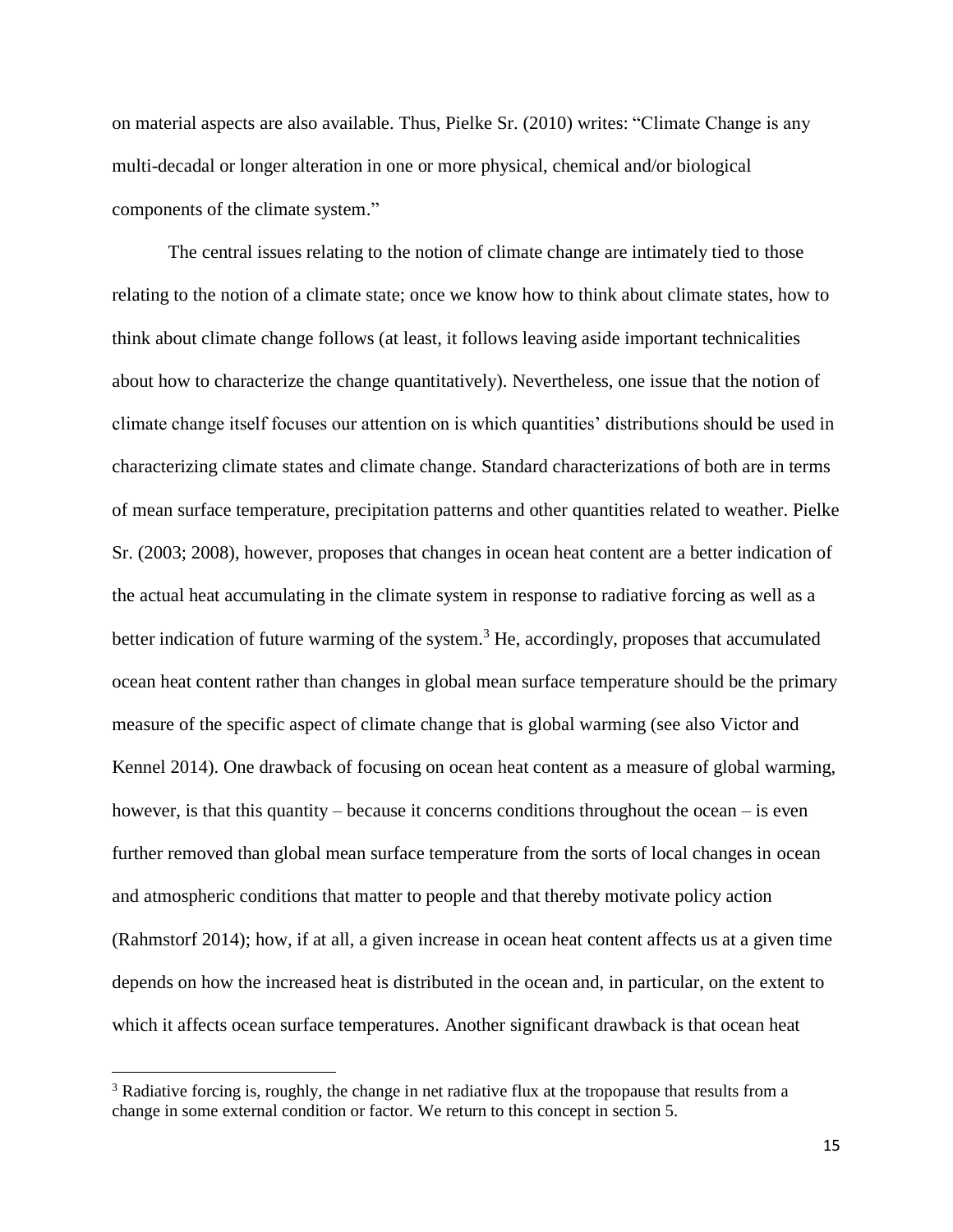content is quite difficult to measure (ibid.). The issue here seems to reflect a tension between the normative (which way of characterizing climate change best reflects our concerns) and the empirical (changes in global mean surface air temperature are not an accurate reflection of changes in the climate system's total heat storage).

Closely related to the notion of climate change are notions of climate sensitivity, which provide standardized ways of quantifying the response of the climate system to a change in forcing. The most widely used notion of climate sensitivity is that of equilibrium climate sensitivity. This notion is informally defined as the global mean surface temperature change that results from a doubling of atmospheric  $CO<sub>2</sub>$  after the fast-acting feedback processes within the ocean-atmosphere system, e.g., the water-vapour feedback and cloud feedback, have reached equilibrium (Charney 1979, IPCC 2014, p. 1761).<sup>4</sup> More formally, the notion of equilibrium climate sensitivity can be defined using what is called the climate sensitivity parameter, here represented by '*S*'. *S* is given by  $\Delta T/\Delta R$ , where  $\Delta T$  is the difference in global mean surface temperature between two statistical steady states, i.e., two states that have unchanging mean surface temperature distributions, and  $\Delta R$  is the radiative forcing associated with the cause of the transition between the states, e.g., with certain changes in atmospheric  $CO<sub>2</sub>$  or CH<sub>4</sub>. Equilibrium climate sensitivity is then defined as the temperature change  $S \times \Delta R_{2 \times CO_2}$ , where  $\Delta R_{2 \times CO_2}$  is the change in forcing due to a doubling in  $CO<sub>2</sub>$  levels (von der Heydt et al. 2016). The more formal notion of equilibrium climate sensitivity is thus defined with respect to statistical steady states rather than equilibrium. Moreover, the formal definition assumes that *S* does not depend on the type of forcing, something that facilitates estimating the joint effects of different kinds of

l

<sup>&</sup>lt;sup>4</sup> A climate feedback is a process internal to the climate system that either amplifies or dampens the initial effect of external forcings or internal variability (USNRC 2005, p. 13).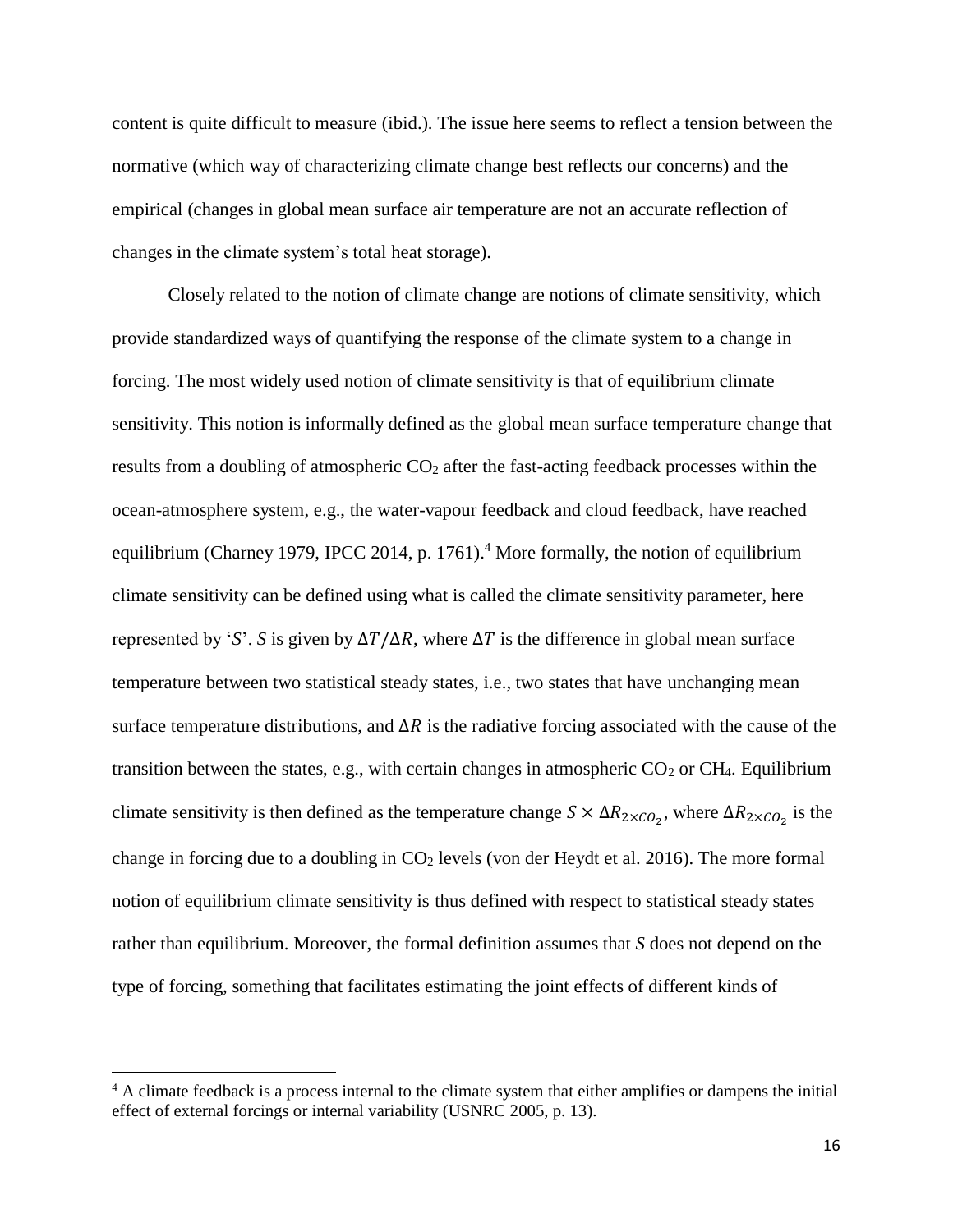forcings. Both assumptions are made in order to make equilibrium climate sensitivity something that is quantifiable and useful in practice (Sherwood et al.  $2015$ ).<sup>5</sup>

Even so, the notion of equilibrium climate sensitivity remains insufficiently general in ways that make it ill-suited to some of the central inferential tasks that motivate thinking about the sensitivity of the climate system in the first place. First, the notion is applicable when Earth's mean surface temperature is in a statistical steady state; yet this condition is not generally met in reality. This complicates both estimating equilibrium climate sensitivity from data and using such estimates to make inferences about future changes that might occur in the actual climate system. For example, to try to infer climate sensitivity from palaeo-data, we might assume that data are being gathered from a time when the effects of fast feedback processes are no longer giving rise to a net top-of-the-atmosphere radiative imbalance, and thus are not affecting the global mean surface temperature distribution. But we still must try to correct for the effects of any slow feedbacks, e.g., of ocean heat uptake, which may not yet have equilibrated (von der Heydt et al. 2016). While this issue is partly a matter of limited knowledge of what the slow feedbacks are, it is also partly that the notion of equilibrium climate sensitivity, by its very nature, provides no guidance as to how to take non-equilibrated feedbacks into account.

A second way in which the standard notion is insufficiently general is that it does not recognize that global temperature change, including the equilibrium response, can depend on the nature and spatial distribution of external forcings as well as on the state of Earth's climate

 $\overline{a}$ 

<sup>5</sup> Because of the significant computational expense involved in running complex climate models until they are in equilibrium following a change in forcing, equilibrium climate sensitivity is often estimated from such models' transient climate response (IPCC 2014, p. 1761). The transient climate response is defined as the increase in temperature at the time of  $CO<sub>2</sub>$  doubling after a 1% per-year increase in  $CO<sub>2</sub>$ concentrations in a climate model simulation (IPCC 2014, p. 1761). Several of the problems we will raise for the notion of equilibrium climate sensitivity also arise for the notion of a transient climate response (see, e.g., Gregory et al. 2015).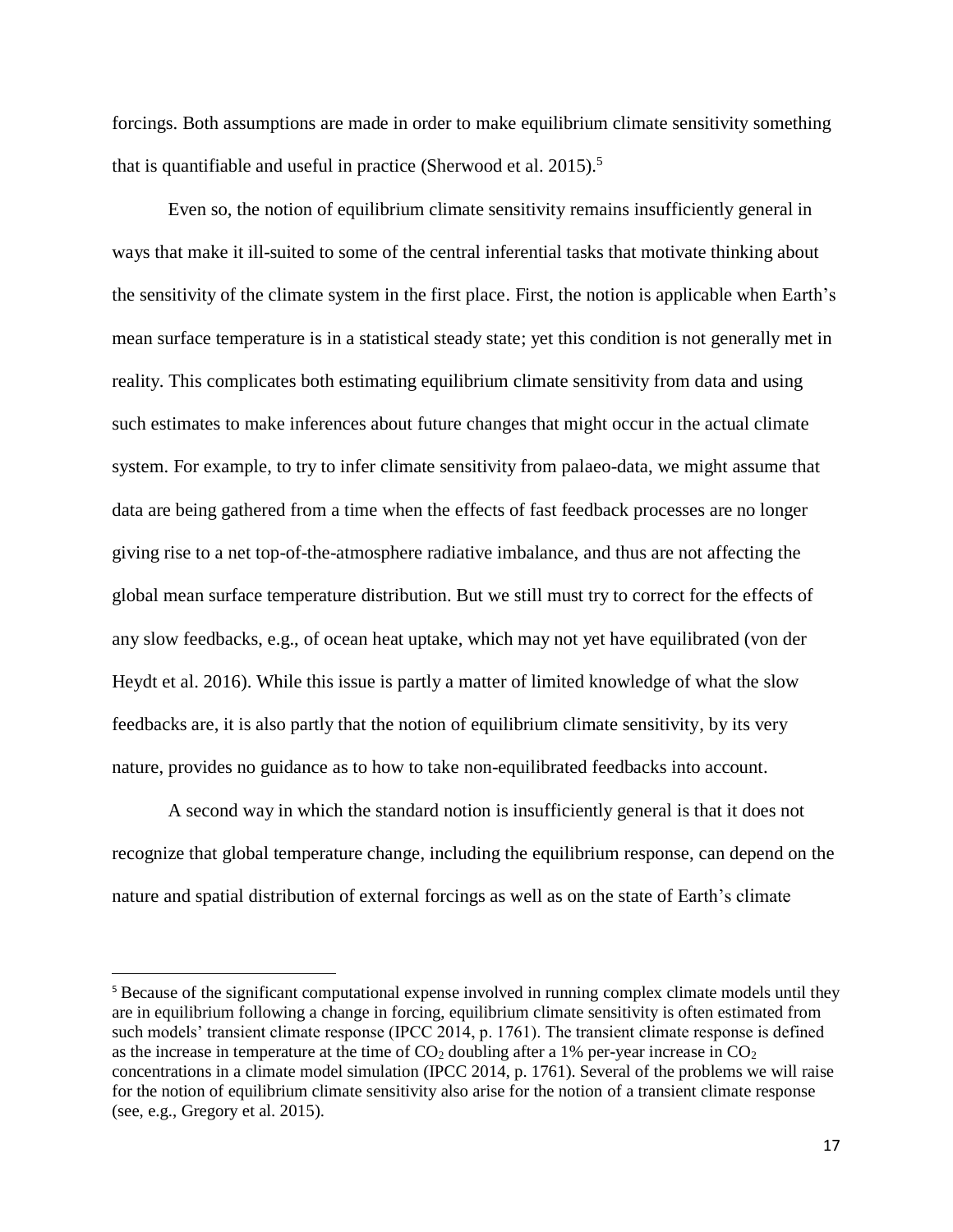system (von der Heydt et al. 2016). This kind of dependence might become important when, for example, trying to learn from palaeoclimate data, which often come from periods in which the climate system is thought to have been in a substantially different state from its current one (Skinner 2012).

This same lack of generality also complicates learning about the 'climates' of complex climate models (CCMs), that is, of atmosphere-ocean general circulation models and Earth system models. Energy balance climate models, as well as other simple climate models, can be designed – partly by tuning their parameters – to emulate the simulation output of CCMs. As a result, simple models can be used to try to predict the output of CCMs under forcing settings to which the CCMs have, due to computational cost or structural inflexibility, never been subject. The equilibrium climate sensitivity parameter is an important tuned parameter in many simple models used to emulate CCMs. But it fails to account for the fact that climate sensitivity in CCMs is time-dependent and, indeed, is so partly because, as in the real climate system, it depends on the spatial distribution of external forcing (Senior and Mitchell 2000, Meinshausen 2011, Knutti and Rugenstein 2017).

The limited usefulness of the equilibrium climate sensitivity parameter in emulation is being addressed in a number of ways. Most directly, simple model emulation of CCMs has been improved by observing the time-dependence of the climate response to forcing in CCM simulations and, on this basis, introducing time-dependence into the climate sensitivity parameters of simple models (Meinshausen 2011). In addition, the structure of emulators has been modified in order to try to accommodate the time-dependence of the climate response in CCM simulations (ibid.). Knutti and Rugenstein (2017), however, note that studies grounded in CCMs have not managed to narrow the uncertainty about the current equilibrium climate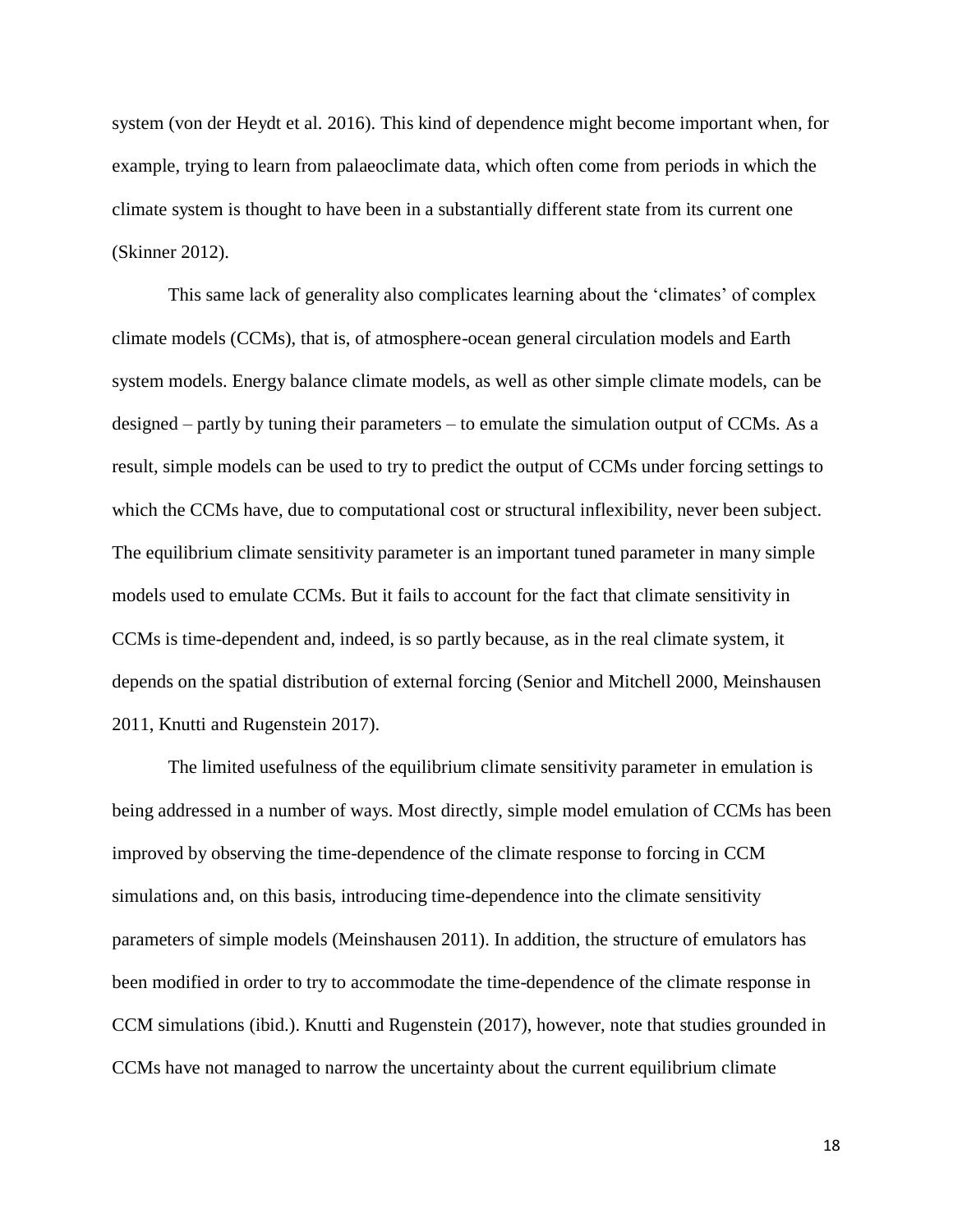sensitivity of the Earth system; the IPCC (Collins et al. 2013) assesses the likely range to be 1.5  $^{\circ}$ C - 4.5  $^{\circ}$ C, which is the same range as the one provided by the Charney Report in 1979 (Charney, 1979). In addition, CCMs are known to be subject to shared biases in their representation of feedbacks and thus in their estimates of equilibrium climate sensitivity (Knutti and Rugenstein 2017). Consequently, it is worthwhile to consider other approaches to addressing problems with the notion of equilibrium climate sensitivity as well (von der Heydt et al. 2016, Knutti and Rugenstein 2017).

Notably, there have been efforts in the paleoclimate context to generalize the notion of equilibrium climate sensitivity, motivated in part by the goal of improving palaeo-data based estimates of current climate sensitivity (von der Heydt et al. 2016). These generalized notions are often informed by considerations from dynamical systems theory. Dijkstra and Viebahn (2015), for example, define the conditional climate sensitivity parameter  $S(\delta,t_e)$  of a background or base climate state,  $\overline{T}$ , as follows:

$$
S(\delta, t_e) = \frac{\Delta T(\delta, t_e)}{\Delta R(\delta, t_e)}
$$

Here,  $\Delta T(\delta, t_e) = |T(t_e) - \overline{T}|$  is the maximum temperature difference that can occur during the period  $t_e$ , given the constraint  $|T(0) - T| < \delta$ , that is, the constraint that the initial temperature perturbation is sufficiently small.  $\Delta R(\delta, t_e)$  is the change in radiative forcing over  $t_e$ . Ghil (2015) provides a notion of climate sensitivity that extends to the non-equilibrium case and captures ways in which climate might respond to forcing that cannot be represented by a single scalar quantity.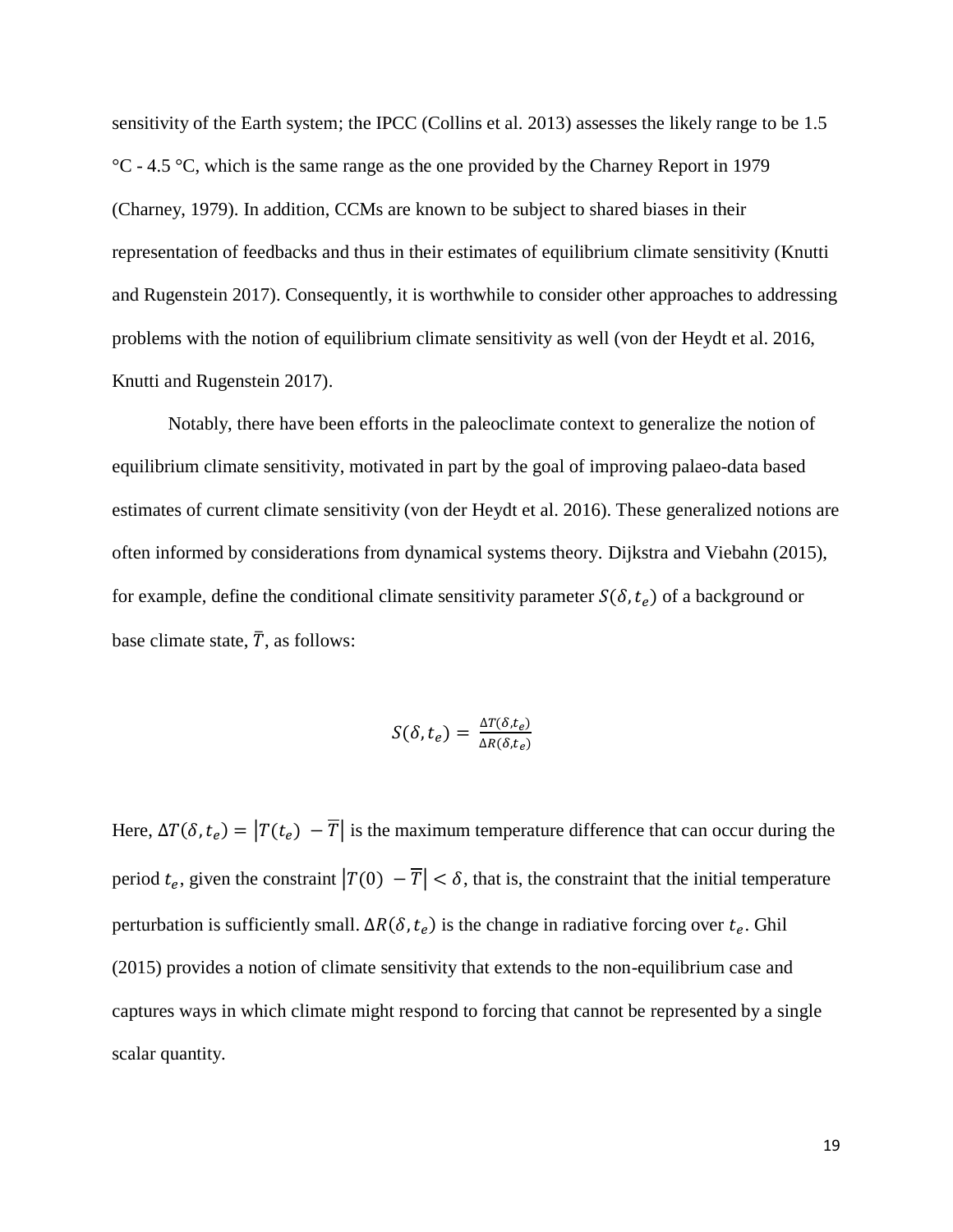These efforts focus on providing a sufficiently general mathematical characterization of climate sensitivity; they allow for additional ways in which the climate's response to radiative forcing might depend on the state of the climate system. They do not tell us, however, how to characterize this state. Yet, further developing the notion of a climate state by incorporating information about the drivers of climate variability (as discussed in Section 3) may facilitate the application of the more general ways of thinking about climate sensitivity. Incorporating such information might be helpful, for example, when attempting to draw conclusions about current climate sensitivity from palaeo-data based estimates of the (non-equilibrium) climate sensitivity of past climate states. In addition, such information might inform the use and development of simple dynamical models  $-$  i.e., simple models that represent the causal dependencies of key factors in the climate system – in order to learn about climate sensitivity. These simple models become particularly important in a context in which we aim, or need, to supplement studies that employ CCMs.<sup>6</sup> Information about drivers of variability might aid not only the selection of variables and processes to represent in the simple models but also, relatedly, judgments about when such models are sufficiently realistic to be of use in learning about climate sensitivity. Ideally, then, drivers of variability (and other physical information used to characterize climate states) will be described in terms of physical quantities and structures that are not too difficult to represent in dynamical climate models, including simple models. Both the potential usefulness of developing notions of climate states that facilitate learning about climate sensitivity from palaeodata and the potential usefulness of developing such notions in a way that facilitates the use of

 $\overline{a}$ 

<sup>6</sup> Simple dynamical models are, for example, used to illustrate the time-dependence of climate sensitivity (e.g., von der Heydt and Ashwin 2016) and to learn about the sensitivity of the climate system on geological time scales (e.g., Berger and Loutre 2002).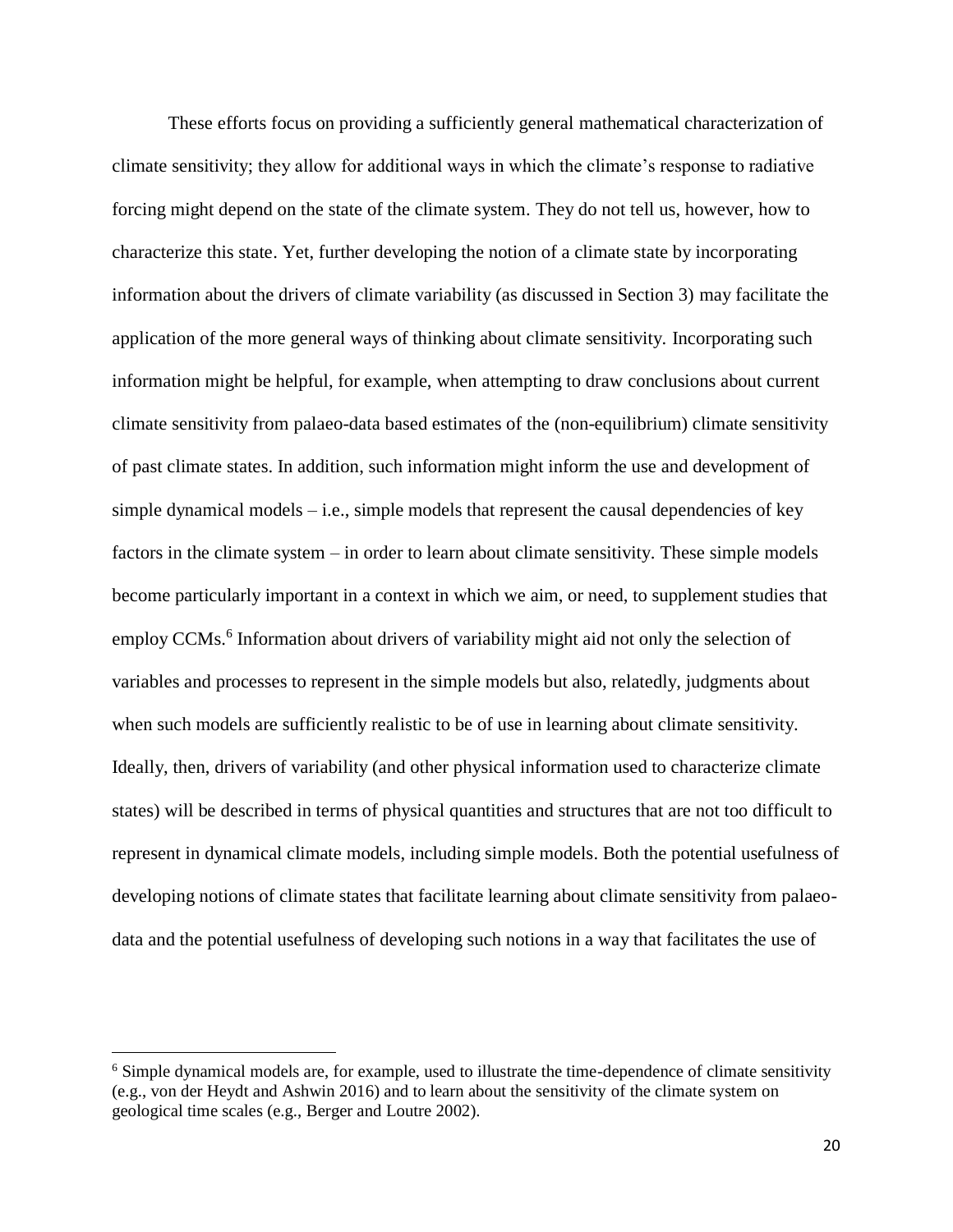simple dynamical models in learning about climate sensitivity suggest that there may be some benefit to developing notions of climate states and climate sensitivity in tandem.

Finally, the focus on equilibrium climate sensitivity, and thus on global mean surface temperature, as a proxy for climate change itself deserves some consideration. Equilibrium climate sensitivity is a relatively easy to calculate and grasp proxy quantity for climate change in all its complexity. Whether it is the best proxy for these purposes is far from clear, in part for the reasons discussed above. Further questions about its suitability arise in light of the fact that climate change can arise independently of any global radiative imbalance at the tropopause and thus independently of radiative forcing as it is standardly understood. Anthropogenic climate change that can occur partly independently of a tropopause radiative imbalance, and thus that cannot be captured by the standard notion of forcing, includes climate change due to the radiative effects of absorbing aerosols, climate change due to perturbations of ozone in the upper troposphere and lower stratosphere, and climate change due to the radiative and non-radiative effects of changes in land-use, e.g. deforestation and urbanization (USNRC 2005, p. 86, Sherwood et al. 2015). We return to this issue in the final part of the next section.

#### **5. Internal variability and radiative forcing**

According to the IPCC, climate variability refers to variations in the mean state and/or other statistics of climate system conditions on all spatial and temporal scales beyond that of individual weather events (IPCC 2014, p.121). Internal variability is understood to be a species of climate variability: it is variability in climate system conditions due to natural processes within the system. Alternatively, climate variability may be due to natural or anthropogenic external forcing, in which case it is "external variability" (ibid.). Some core methodologies of climate science assume that internal and external variability are distinct, additive components of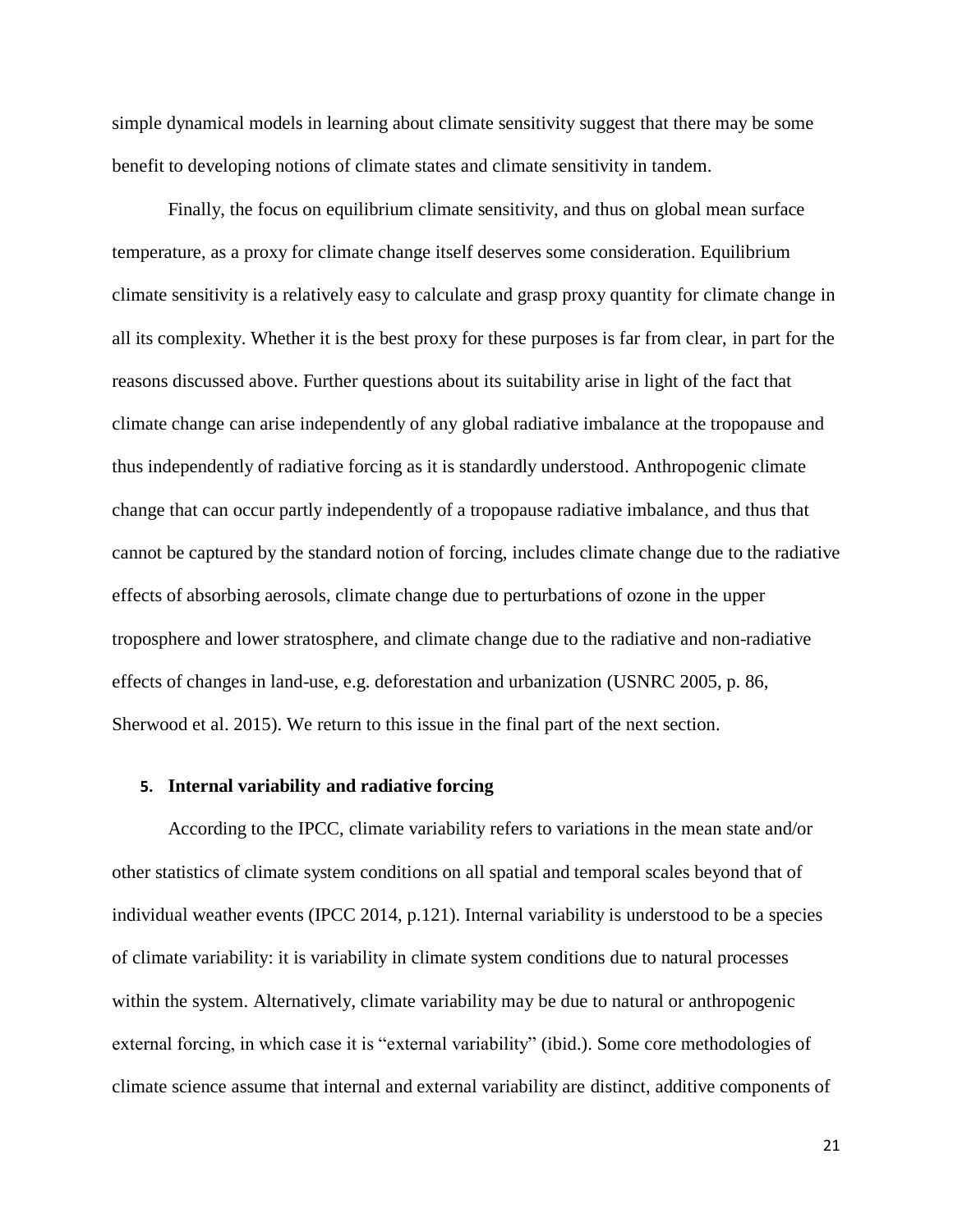total climate variability (Bindoff et al. 2013, p.874, Knutti and Rugenstein 2017, p.4, Parker  $2010a$ ).<sup>7</sup> For example, standard 'fingerprint' methodologies for attributing recent climate change to particular causes ask whether observed variability is consistent with the sum of estimated contributions from different external forcings (including rising greenhouse gas concentrations) and internal variability; estimates of the latter are often obtained by running long simulations in which external conditions are held constant (e.g. at pre-industrial levels) (Bindoff et al. 2013). In the context of these methods, internal variability is variability that would occur in the absence of external forcings.

At least two issues arise in connection with this way of thinking about internal variability. First, what counts as 'internal' versus 'external' obviously depends on how the boundaries of Earth's climate system are defined; as noted in Section 2, this is not a straightforward matter. Second, it is quite plausible that, even on relatively short time scales, external forcing sometimes changes the operation of natural internal processes – changing, for instance, the magnitude and/or frequency of internal oscillations like the Atlantic Multidecadal Oscillation and the Pacific Decadal Oscillation (e.g. Knudsen et al. 2014). In such situations, are the changes in climate system conditions stemming from the changes in natural internal processes – such as more extreme droughts in some regions – part of a new pattern of internal variability, one associated with the post-forcing external conditions? Or are they part of external (i.e., forced) variability?

 $\overline{a}$ 

<sup>7</sup> Not all attribution methods assume this. For instance, probabilistic event attribution – which aims to quantify the extent to which anthropogenic forcing has increased the probability of occurrence of a particular extreme weather or climate event – compares the estimated probability of occurrence of the event in the presence and absence of anthropogenic forcing (see Stott et al. 2013 for a review); these probabilities are often estimated by comparing simulations that include the anthropogenic forcing to simulations that exclude them, without assuming that there are separable and additive contributions from external forcing and internal variability to the estimated change in probability.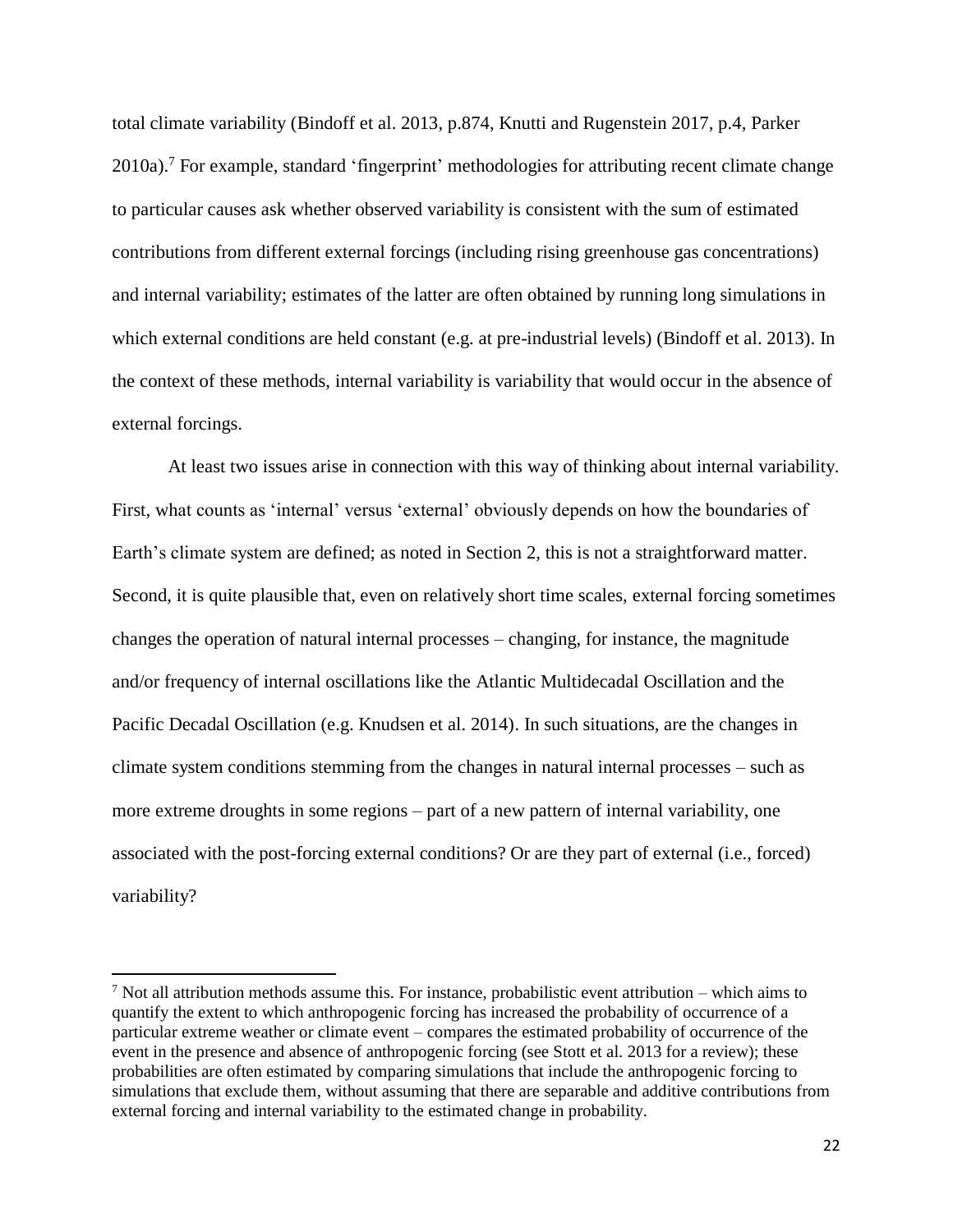A problem with the first option is that it seems to render invisible the fact that the changes in natural internal processes – which in turn might be responsible for changes in extreme weather with harmful consequences – were caused by changes in external forcing. Indeed, it seems to leave us unable to attribute those additional harmful consequences to the relevant external forcing, such as rising greenhouse gas concentrations; they are part of (unforced) internal variability instead. In part for this reason, the second option seems more attractive. Moreover, some standard attribution methodologies, as outlined above, also would characterize such changes in extreme weather as external variability, in accordance with the second option.

However, the second option raises challenges of its own. Taken at face value, it seems to lead to the conclusion that all climate variability is external variability, insofar as the operation of natural internal processes at any given time has been shaped in a host of ways by external forcing that occurred earlier in Earth's history. One way to avoid this conclusion is to understand internal variability in the way implied by current model-based methods for estimating it: the internal variability associated with time period T is the variability that would be expected to occur in that period if external conditions during T remained as they were at the start of T (i.e., at some fixed level). Yet there are odd consequences lurking here too. Note that, for time periods in which external forcing is significantly changing the operation of natural internal processes, this way of thinking about internal variability makes it a counterfactual property of the climate system, a property that the climate system would have had if external forcing had made little difference to the operation of natural internal processes. Yet it seems odd to analyze actual climate variability as having a counterfactual component; insofar as internal variability is a species of actual climate variability, it seems it should be an actual property of the climate system during T, closely tied to the ways in which natural internal processes are in fact operating in T. At present, it is unclear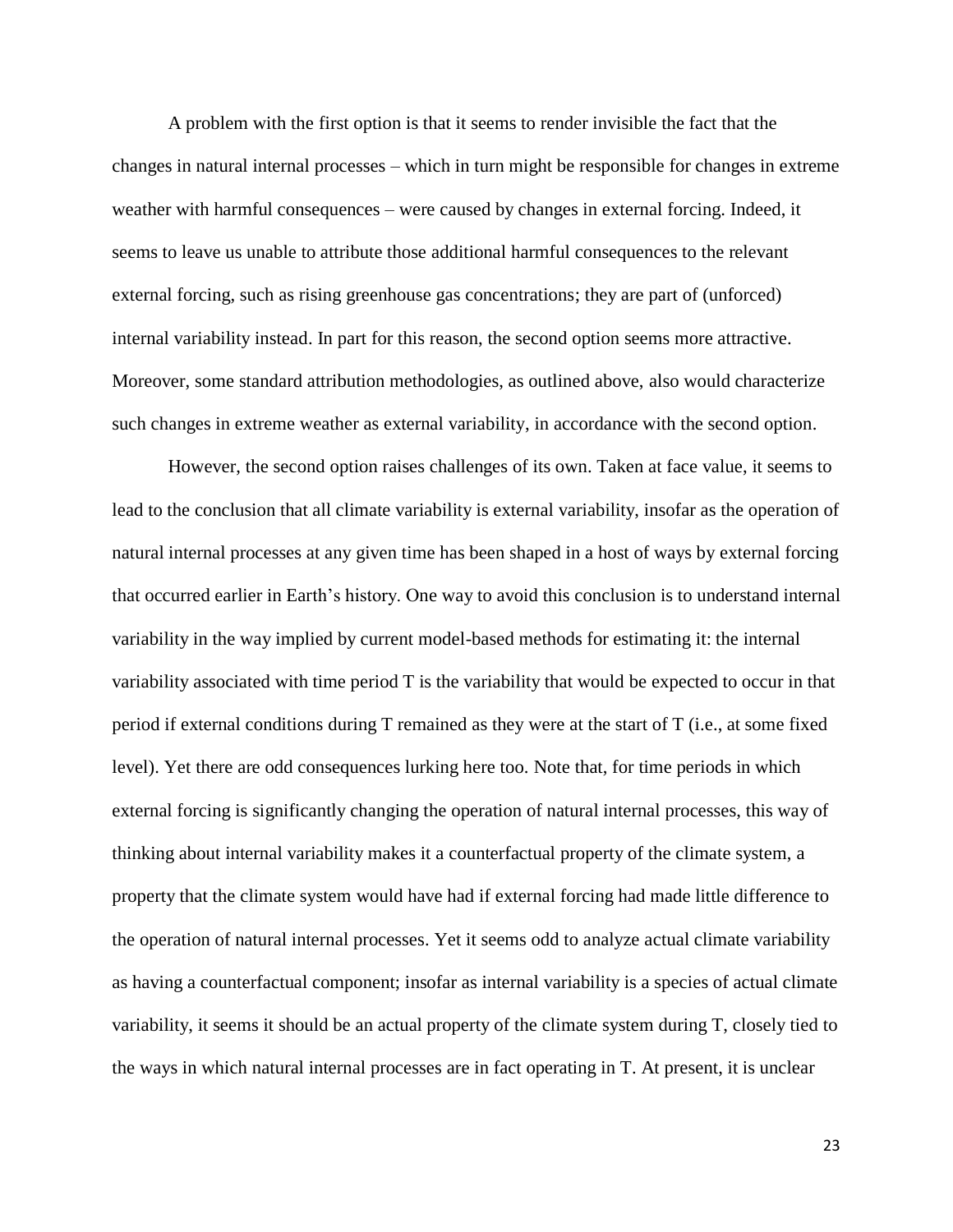whether current ways of thinking about internal variability (and, more broadly, about climate variability) can give a satisfactory analysis of situations in which external forcing substantially changes the operation of natural internal processes.

With regard to radiative forcing, the IPCC says that "[t] he strength of drivers is quantified as Radiative Forcing (RF) in units watts per square meter  $(W/m<sup>2</sup>)$  as in previous IPCC assessments. RF is the change in energy flux caused by a driver and is calculated at the tropopause or at the top of the atmosphere" (2014, p. 126). If all tropospheric/top-of-theatmosphere properties are held fixed at their unperturbed values, the radiative forcing is called the *instantaneous* radiative forcing. In the recent literature, however, radiative forcing is usually identified with the *adjusted* radiative forcing, that is, with the change in the net radiative flux at the tropopause once the stratosphere has returned to radiative equilibrium (USNRC 2005, p. 17).

The above IPCC characterization of radiative forcing is not explicit about whether the drivers of such forcing must be external; in USNRC (2005) and some IPCC publications, this is assumed (see, e.g., the glossary used by the IPCC Data Distribution Centre, [http://www.ipcc](http://www.ipcc-data.org/guidelines/pages/glossary/glossary_r.html)[data.org/guidelines/pages/glossary/glossary\\_r.html\)](http://www.ipcc-data.org/guidelines/pages/glossary/glossary_r.html). If radiative forcing is understood to be external, the internal/external issue arises again. Further, as we saw in section 4, some processes that give rise to climate change, including changes in land use, are not associated with an energy imbalance at the tropopause. These processes – which seem to qualify as 'forcings' of some sort insofar as they can produce systematic and sustained changes in climate system conditions and are often thought of as 'external'– cannot be straightforwardly represented using standard notions such as equilibrium climate sensitivity and thus cannot have their contributions to climate change taken into account in the usual way. Thus, there seems to be a need for a less limited way of thinking about, and modelling, 'forcing' of the climate system (USNRC 2005,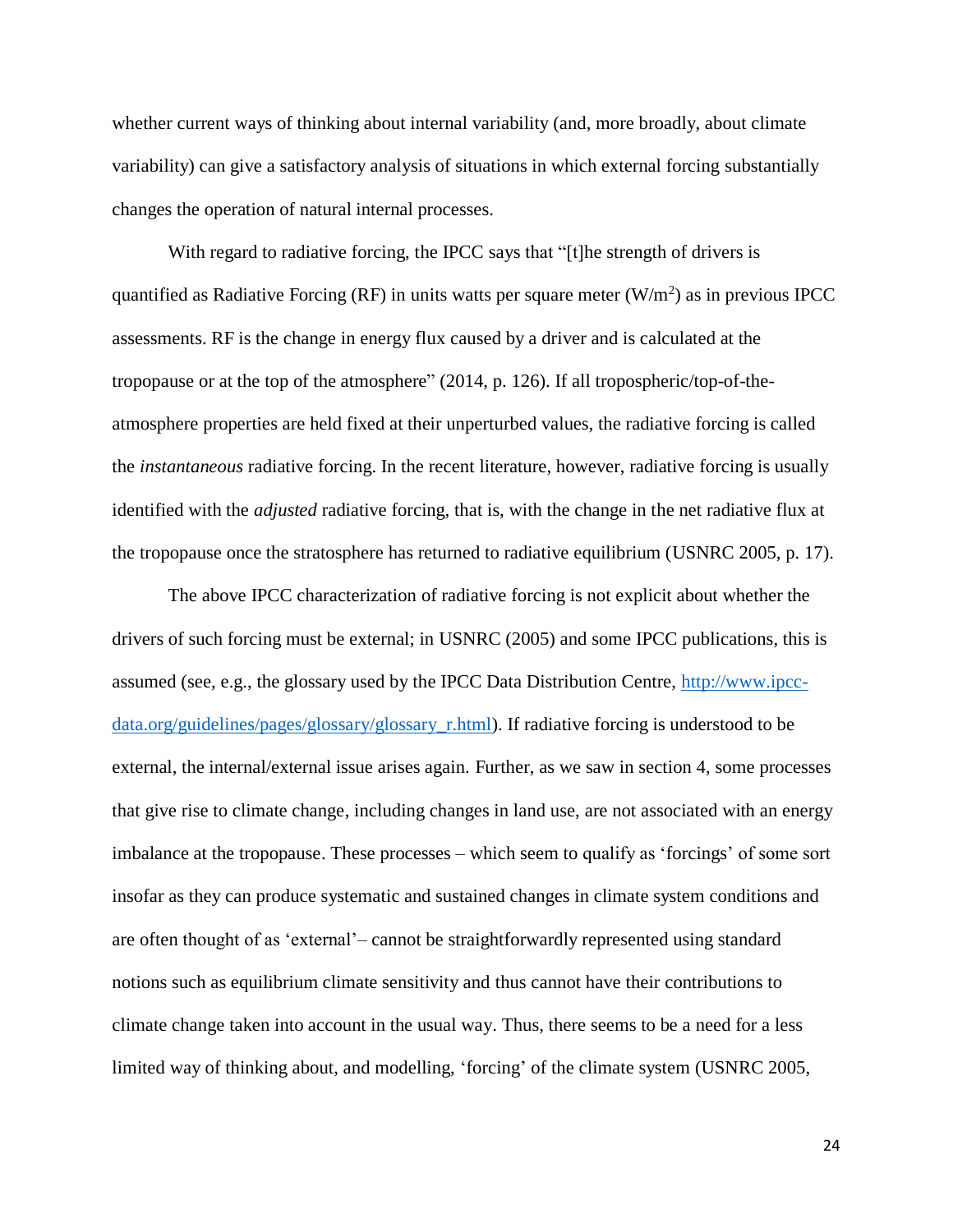Ch. 4, Sherwood et al. 2015). One approach would be to consider the total radiative forcing due to radiative tropopause imbalances and surface radiative forcing; the regional structure of radiative forcing, however, also needs to be taken into account, since this can affect which changes in climate are predicted to occur, and how to do this is largely unsettled.

#### **6. Concluding remarks**

We have identified a number of outstanding issues in the theoretical foundations of climate science. These include: how to draw the boundaries of the climate system; whether to pursue fully reductive notions of Earth's climate system and its states; whether climate states should be characterized statistically or in a combined physical-statistical way; which quantities (e.g. changes in global mean surface air temperature or ocean heat content) should be used in characterizing climate change; how to broaden notions of climate sensitivity in order to account for state-dependence and for spatial patterns of forcings; whether current ways of thinking about internal variability can accommodate situations in which external forcing substantially changes the operation of natural internal processes; and how to broaden the notion of forcing to accommodate processes that cause climate change but do not involve an energy imbalance at the tropopause. Along the way, we noted a number of connections among these issues. In particular, the issue of how to draw the boundaries of the climate system (and thus how to determine what is internal/external to the system) resurfaced a number of times, as did the question of how to characterize climate states.

Climate science has already begun to respond to some of these issues. For example, as we noted, more flexible notions of climate sensitivity have been developed in light of the limitations of the notion of equilibrium climate sensitivity. However, the use of these more flexible notions can bring its own challenges. For instance, in order to actually apply notions of climate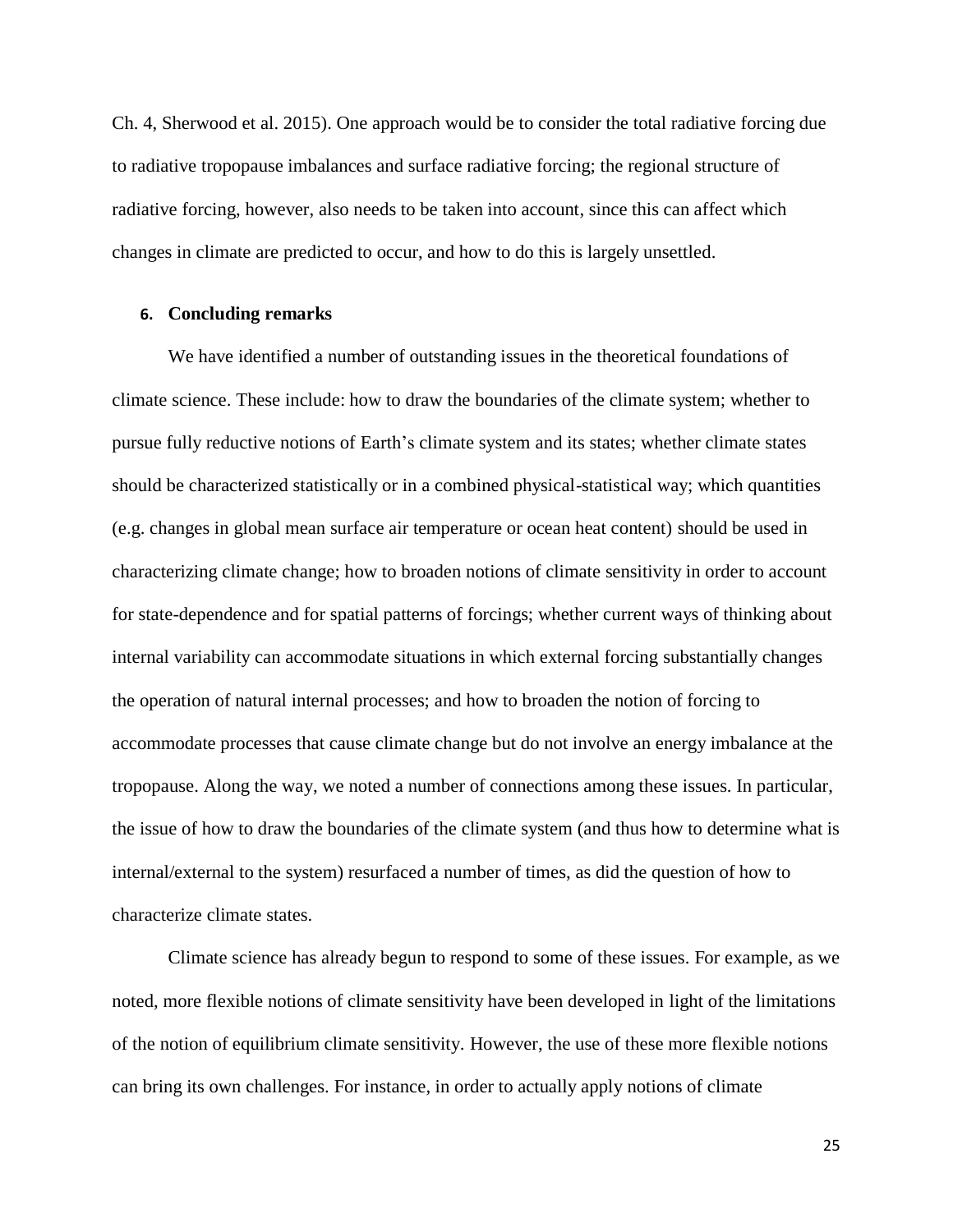sensitivity that account for state-dependence, one must come to some conclusion about what constitutes a climate state. In discussing the latter, we called attention to some advantages of a recent proposal to incorporate into the characterization of climate states information about physical drivers of conditions, rather than just statistical descriptions of those conditions. At the same time, we noted that, if such physical-statistical notions are to facilitate the application of generalized notions of climate sensitivity, it will be useful for information about physical drivers to be expressed in terms that can be represented by the variables and structures of dynamical climate models (which are used as aids in learning about climate sensitivity). These examples illustrate not only that it may be beneficial to address some issues in tandem, rather than individually, but also that progress in addressing issues in the theoretical foundations of climate science might often be made without abandoning existing notions entirely, but rather by supplementing or generalizing them.

We think that philosophers of science also could contribute when it comes to issues in the theoretical foundations of climate science. Most obviously, they might contribute by helping to articulate, in a clear and careful way, what the issues are. We have tried to do this in a preliminary way for the issues outline above, but for each there is room for significantly more work to be done. Philosophers might also propose ways forward in addressing some of these issues, as we have begun to, and even contribute to realizing these proposals, perhaps in collaboration with climate scientists. We think that it would be worthwhile to do so. Addressing issues like those that we have discussed can facilitate the development of clearer and more coherent ways of thinking about climate phenomena. Moreover, it can help climate science to become better equipped to tackle important explanatory and predictive tasks, including those related to global and regional climate change.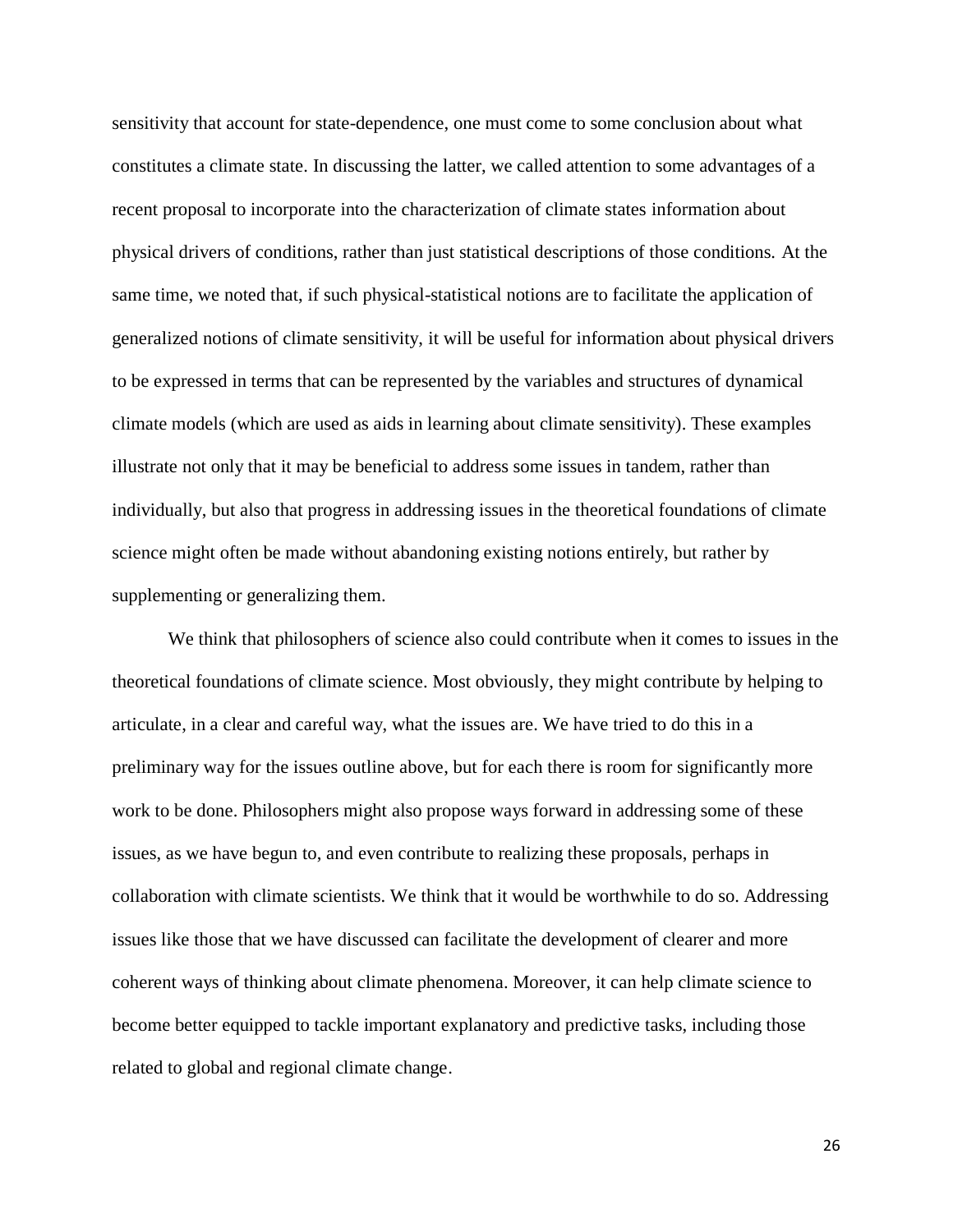# **References**

Arguez, A. and Vose, R. S. (2011) "The Definition of the Standard WMO Climate Normal: The Key to Deriving Alternative Climate Normals", *Bulletin of the American Meteorological Society*, 92, 699–704.

Berger, A. and Loutre, M. F. (2002) "An exceptionally long interglacial ahead?", *Science*, 297, 1287-1288.

Betz, G. (2015) "Are Climate Models Credible Worlds? Prospects and Limitations of Possibilistic Climate Prediction", *European Journal for Philosophy of Science*, 5(2), 191–215.

Charney J. G. (1979) *Carbon Dioxide and Climate: A Scientific Assessment*, Washington, DC: National Academy of Science.

Chekroun, M. D., Simonnet, E., and Ghil, M. (2011) "Stochastic climate dynamics: Random attractors and time-dependent invariant measures", *Physica D: Nonlinear Phenomena*, 240(21), 1685–1700.

Collins, M., R. Knutti, J. Arblaster, J.-L. Dufresne, T. Fichefet, P. Friedlingstein, X. Gao, W.J. Gutowski, T. Johns, G. Krinner, M. Shongwe, C. Tebaldi, A.J. Weaver and M. Wehner, 2013: Long-term Climate Change: Projections, Commitments and Irreversibility. In: Climate Change 2013: The Physical Science Basis. Contribution of Working Group I to the Fifth Assessment Report of the Intergovernmental Panel on Climate Change [Stocker, T.F., D. Qin, G.-K. Plattner, M. Tignor, S.K. Allen, J. Boschung, A. Nauels, Y. Xia, V. Bex and P.M. Midgley (eds.)]. Cambridge University Press, Cambridge, United Kingdom and New York, NY, USA.

Daron, J., and Stainforth, D. A. (2013) "On Predicting Climate Under Climate Change", *Environmental Research Letters*, (8), 034021.

Dewar R. C., Lineweaver, C. H. Niven, R. K. and Regenauer-Lieb, K. (2014) "Beyond the Second Law: an overview". In Dewar, R. C. et al. eds., *Beyond the Second Law*, *Understanding Complex Systems*, 3–27. Berlin: Springer-Verlag.

Dijkstra, H. A., Viebahn, J. P. (2015) "Sensitivity and resilience of the climate system: a conditional nonlinear approach", *Numerical Simulation*, 22, 13–22.

Drόtos, G., Bόdai, T., [Tél,](http://journals.ametsoc.org/author/T%C3%A9l%2C+Tam%C3%A1s) T. (2015) "Probabilistic Concepts in a Changing Climate: A Snapshot Attractor Picture", *Journal of Climate*, 28(8), 3275–3288.

Franzke, C. L. E., O'Kane, T. J., Berner, J., Williams, P. D., Lucarini, V. (2015) "Stochastic climate theory and modeling", *WIREs Climate Change*, 6, 63-78.

Frigg, R., Thompson, E. and Werndl, C. (2015) "Philosophy of Climate Science Part I: Observing Climate Change", *Philosophy Compass*, 10(12), 953–964.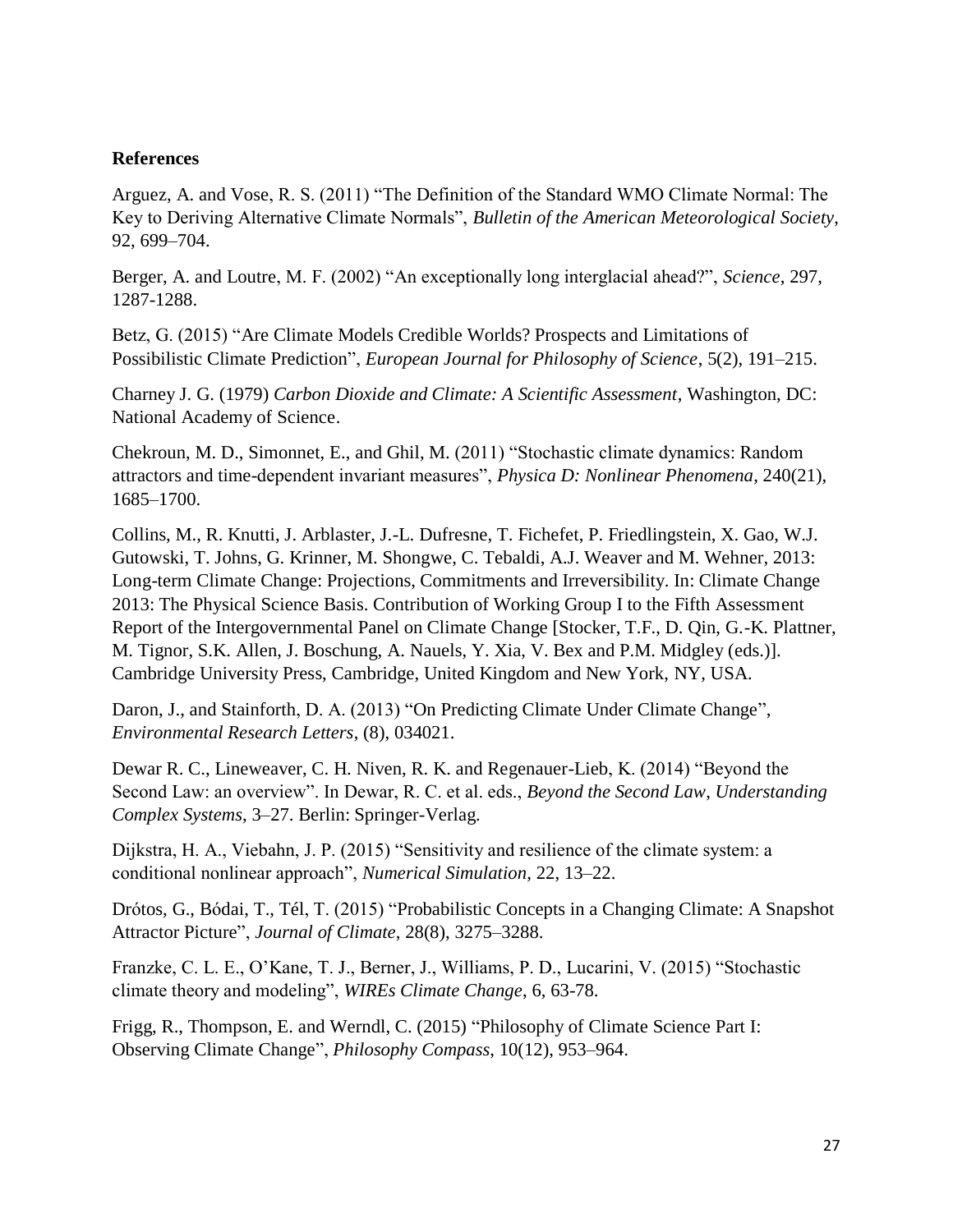Ghil, M. (2015) "A Mathematical Theory of Climate Sensitivity or, How to Deal With Both Anthropogenic Forcing and Natural Variability?" In *Climate Change: Multidecadal and Beyond*, ed. C. P. Chang, *World Scientific Publishing Company*, pp. 31–51.

Gregory, J. M., T. Andrews, and P. Good (2015) "The inconstancy of the transient climate response parameter under increasing CO2", *Philosophical Transactions of the Royal Society A*, 373: 2054.

Hawkins, E., Smith, R., Gregory, J. & Stainforth, D. A. (2016) "Irreducible uncertainty in nearterm climate projections", *Climate Dynamics*, 46(11-12): 3807-3809.

Herbert, C., Paillard, D., Kageyama, M. and Dubrulle, B. (2011) "Present and Last Glacial Maximum climates as states of maximum entropy production", *Quarterly Journal of the Royal Meteorological Society*, 137, 1059–1069.

Huybers, P. and Curry. W. (2006) "Links between annual, Milankovitch and continuum temperature variability", *Nature*, 441(18), 329–332.

Intemann, K. (2015) "Distinguishing Between Legitimate and Illegitimate Values in Climate Modeling" *European Journal for Philosophy of Science*, 5(2), 217–23.

IPCC (2014) "Annex II: Glossary" [Mach, K.J., S. Planton and C. von Stechow (eds.)]. In: *Climate Change 2014: Synthesis Report. Contribution of Working Groups I, II and III to the Fifth Assessment Report of the Intergovernmental Panel on Climate Change* [Core Writing Team, R.K. Pachauri and L.A. Meyer (eds.)]. IPCC, Geneva, Switzerland, pp. 117–130.

Katzav, J. (2013) "Severe testing of climate change hypotheses", *Studies in History and Philosophy of Modern Physics*, 44(4), 433–441.

Katzav, J. (2014) "The epistemology of climate models and some of its implications for climate science and the philosophy of science", *Studies In History and Philosophy of Modern Physics*, 46, 228–238.

Katzav, J., Dijkstra, H. A., & de Laat, A. T. J. (2012) "Assessing climate model projections: state of the art and philosophical reflections", *Studies in History and Philosophy of Modern Physics*, 43(4), 258–276.

Katzav, J. and Parker, W. S. (2015) "The future of climate modeling", *Climatic Change*, 132, 375–387.

Knudsen, M.F., Jacobsen, B.F., Seidenkrantz, M-S., Olsen, J. (2014) "Evidence for external forcing of the Atlantic Multidecadal Oscillation since termination of the Little Ice Age", *Nature Communications*, 5(3323), doi:10.1038/ncomms4323.

Knutti, R. and Rugenstein, M.A.A. (2017) "Feedbacks, climate sensitivity and the limits of linear models", *Philosophical Transactions of the Royal Society A* 373: 20150146.

Lawhead, J. (forthcoming) "Structural modelling error and the system individuation problem", *the British Journal for the Philosophy of Science*.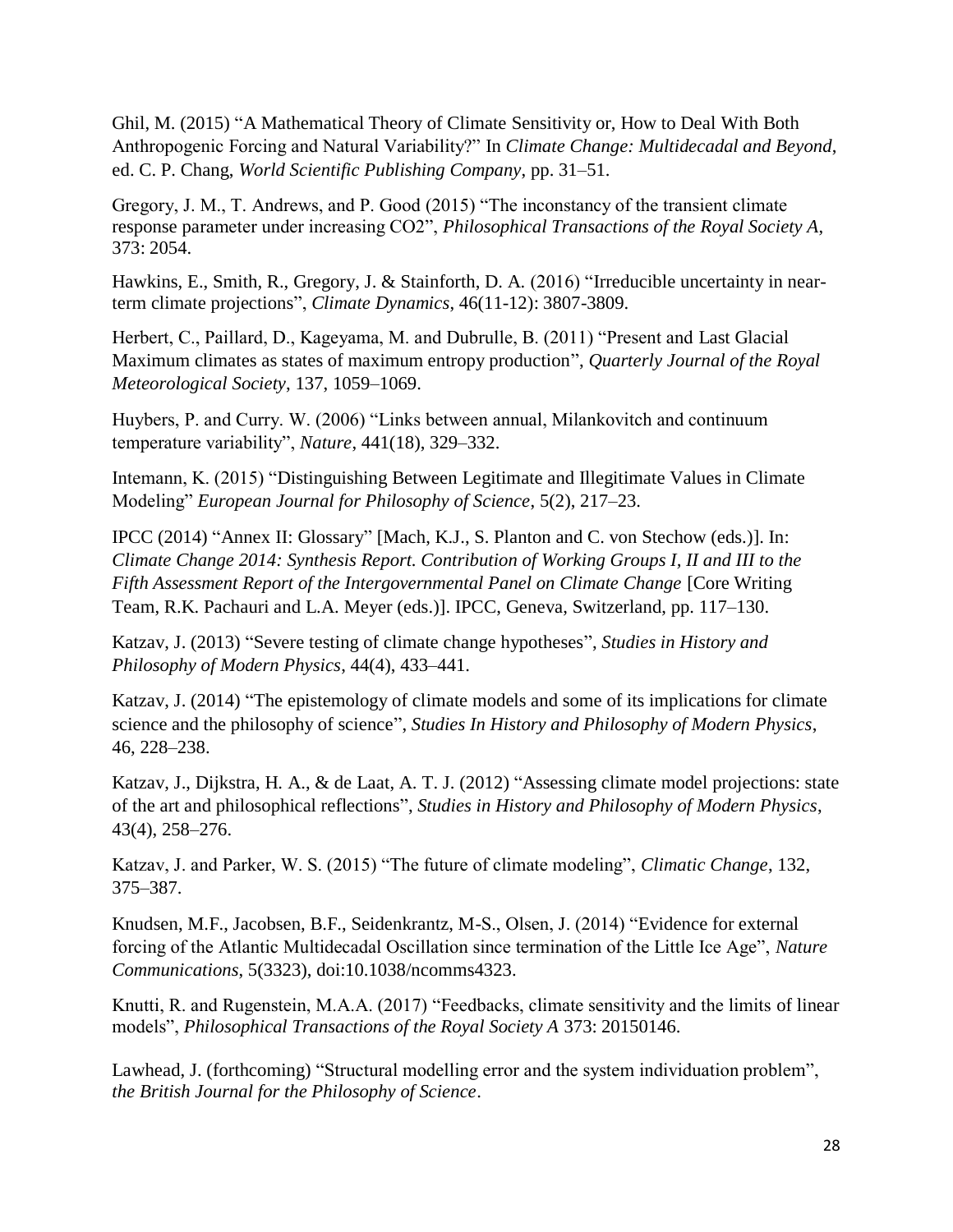Lorenz, E. (1995) "Climate is what you expect", prepared for publication by NCAR, Unpublished, 1–33, 851.

Lovejoy, S. (2014) "Return periods of global climate fluctuations", *Geophysical Research Letters*, 41(13), 4704–4710.

Lovejoy, S. (2015) "A voyage through scales, a missing quadrillion and why the climate is not what you expect", *Climate Dynamics*, 44(11), 3187–3210.

Lovejoy, S., and D. Schertzer (2013) *The weather and Climate: emergent laws and multifractal cascades*. Cambridge: Cambridge University Press.

Lloyd, E.A.(2010) "Confirmation and robustness of climate models", *Philosophy of Science*, 77(5), 971–984.

Lloyd, E. A. (2012) "The Role of 'Complex' Empiricism in the Debates About Satellite Data and Climate Models", *Studies in History and Philosophy of Science Part A*, 43(2), 390–401.

Meinshausen, M., Raper, S. C. B., and Wigley, T. M. L. (2011) "Emulating coupled atmosphereocean and carbon cycle models with a simpler model, MAGICC6 – Part 1: Model description and calibration", *Atmospheric Chemistry and Physics,* 11, 1417-1456.

Ozawa, H., Ohmura, A., Lorenz, R. D., Pujol, T. (2003) "The second law of thermodynamics and the global climate system: A review of the maximum entropy production principle", *Reviews of Geophysics*, 41(4), 1018–1042.

Palmer, T. (1999) "A nonlinear dynamical perspective on climate prediction", *Journal of Climate*, 12, 575–591.

Paltridge G. (1978) "The steady-state format of global climate", *Qarterly Journal of the Royal Meteorological Society*, 104, 927–945.

Paltridge, G. W. (1979) "Climate and thermodynamic systems of maximum dissipation", *Nature*, 279, 630–631.

Parker, W. S. (2009) "Confirmation and adequacy-for-purpose in climate modelling", *Proceedings of the Aristotelian Society*, Supplementary Volume, 83(1), 233–249.

Parker, W. S. (2010a) "Comparative process tracing and climate change fingerprints", *Philosophy of Science*, 77(5), 1083–1095.

Parker, W. S. (2010b) "Predicting weather and climate: uncertainty, ensembles and probability", *Studies in History and Philosophy of Modern Physics*, 41(3), 263–272.

Parker, W. S. (2014) "Values and uncertainties in climate prediction, revisited", *Studies in History and Philosophy of Science*, 46, 24–30.

Pielke Sr., R. A. (2003) "Heat storage within the climate system", *Bulletin of the American Meteorological Society*, 84, 331–335.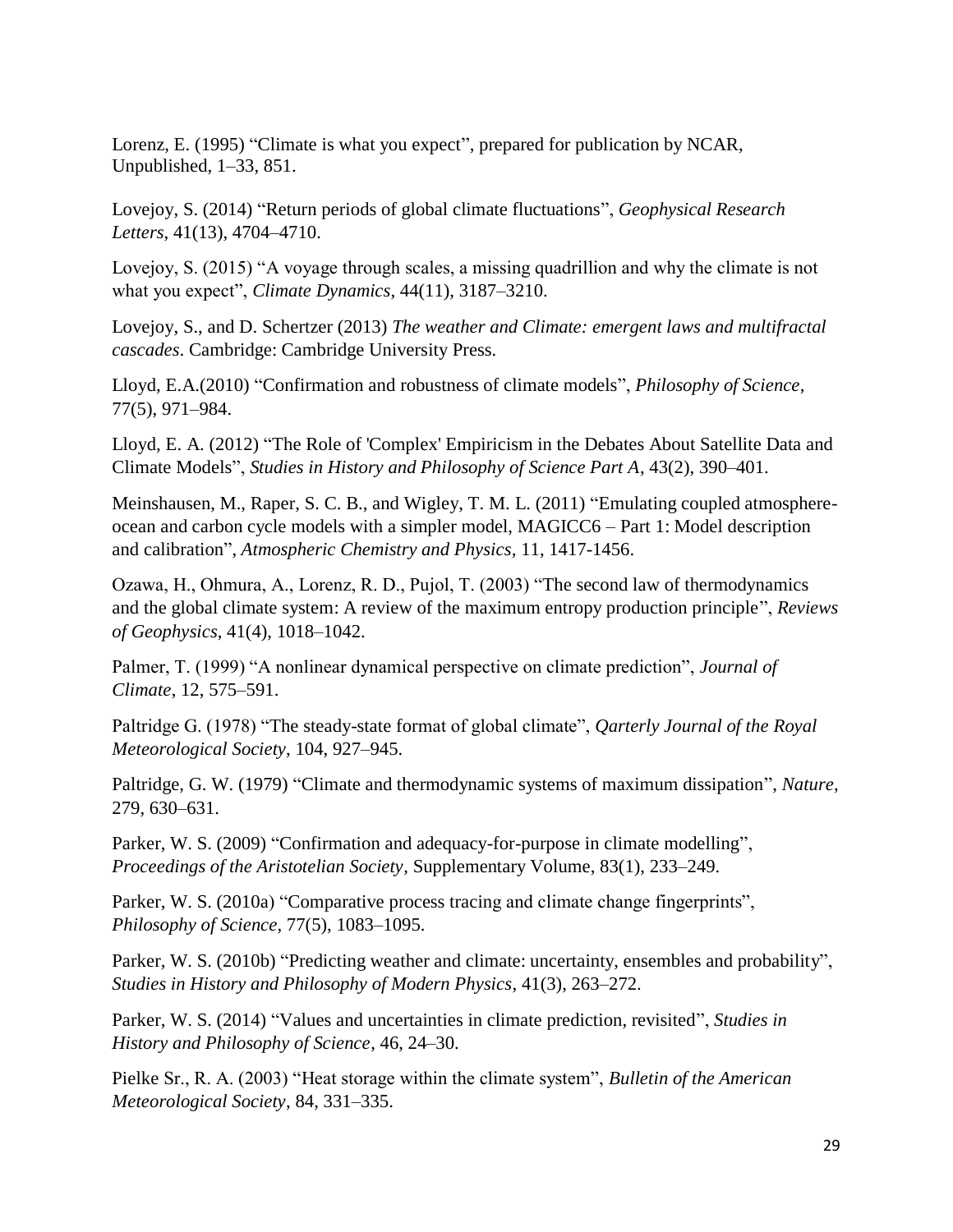Pielke Sr., R. A. (2008) "A broader view of the role of humans in the climate system", *Physics Today*, 61(11), 54–55.

Pielke Sr., R. A. (2010) "Recommended definitions of "Global warming' and 'Climate change'", [https://pielkeclimatesci.wordpress.com/2010/10/04/definitions-of-global-warming-and-climate](https://pielkeclimatesci.wordpress.com/2010/10/04/definitions-of-global-warming-and-climate-change/)[change/](https://pielkeclimatesci.wordpress.com/2010/10/04/definitions-of-global-warming-and-climate-change/) (last downloaded on 12/10/2016).

Rahmstorf, S. (2014) "Ocean heat content, a particularly lousy policy target", [http://www.realclimate.org/index.php/archives/2014/10/ocean-heat-storage-a-particularly-lousy](http://www.realclimate.org/index.php/archives/2014/10/ocean-heat-storage-a-particularly-lousy-policy-target/)[policy-target/](http://www.realclimate.org/index.php/archives/2014/10/ocean-heat-storage-a-particularly-lousy-policy-target/) (last downloaded on 27/09/2016).

Rypdal, M. and Rypdal, K. (2016) "Late Quaternary temperature variability described as abrupt transitions on a 1/f noise background", *Earth System Dynamics*, 7, 281–293.

Schmidt, G. A., Shindell, D. T., Miller, R. L., Mann, M. E., Rind. D. (2004) "General circulation modelling of Holocene climate variability", *Quaternary Science Reviews*, 23 (2004) 2167–2181.

Schubert, G. and Mitchell, J. L. (2013) "Planetary atmospheres as heat engines". In *Comparative climatology of terrestrial planets*, eds., S. J. Mackwell, A. A. Simon-Miller, G. W. Harder and M. A. Bullock., pp. 181–192, Tucson: The University of Arizona Press.

Sherwood, S. C., Bony, S., Boucher, O., Bretherton, C., Forster, P. M., Gregory, J. M. and Stevens, B. (2015) "Adjustments in the forcing-feedback framework for understanding climate change", *Bulletin of the American Meteorological Society*, 96 (2), 217-228.

Senior, C. A. and Mitchel, J. F. B. (2000) "The time-dependence of climate sensitivity", *Geophysical Research Letters*, 27(17), 2685-2688.

Sévellec, F., Dijkstra, H.A., Drijfhout, S.S. et al. (2017) "Dynamical attribution of oceanic prediction uncertainty in the North Atlantic: application to the design of optimal monitoring systems", *Climate Dynamics*, https://doi.org/10.1007/s00382-017-3969-2.

Skinner, L. (2012) "A long view on climate sensitivity", *Science*, 337, 917–919.

Stott, P.A., et al. (2013) "Attribution of weather and climate-related events", in G.R. Asrar and J.W. Hurrell (eds.) *Climate Science for Serving Society: Research, Modelling and Prediction Priorities*. Dordrecht: Springer Science+Business Media.

USNRC (United States National Research Council) (2005) *Radiative forcing of climate change: expanding the concept and addressing uncertainties*, Committee on radiative forcing effects on climate, climate research committee.

Vezér, M. A. (2016) "Computer models and the evidence of anthropogenic climate change: An epistemology of variety-of-evidence inferences and robustness analysis", *Studies in History and Philosophy of Science: Part A*, 56, 95–102.

Victor, D. G. and Kennel, C. F. (2014) "Ditch the 2°C warming goal", *Nature*, 514.

von der Heydt, A, H. A. Dijkstra, R. S. W. van de Wal, R. Caballero, M. Crucifix, G. Foster, M. Huber, P. Köhler, E. Rohling, P. J. Valdes, P. Ashwin, S. Bathiany, T. Berends, L. van Bree, P.